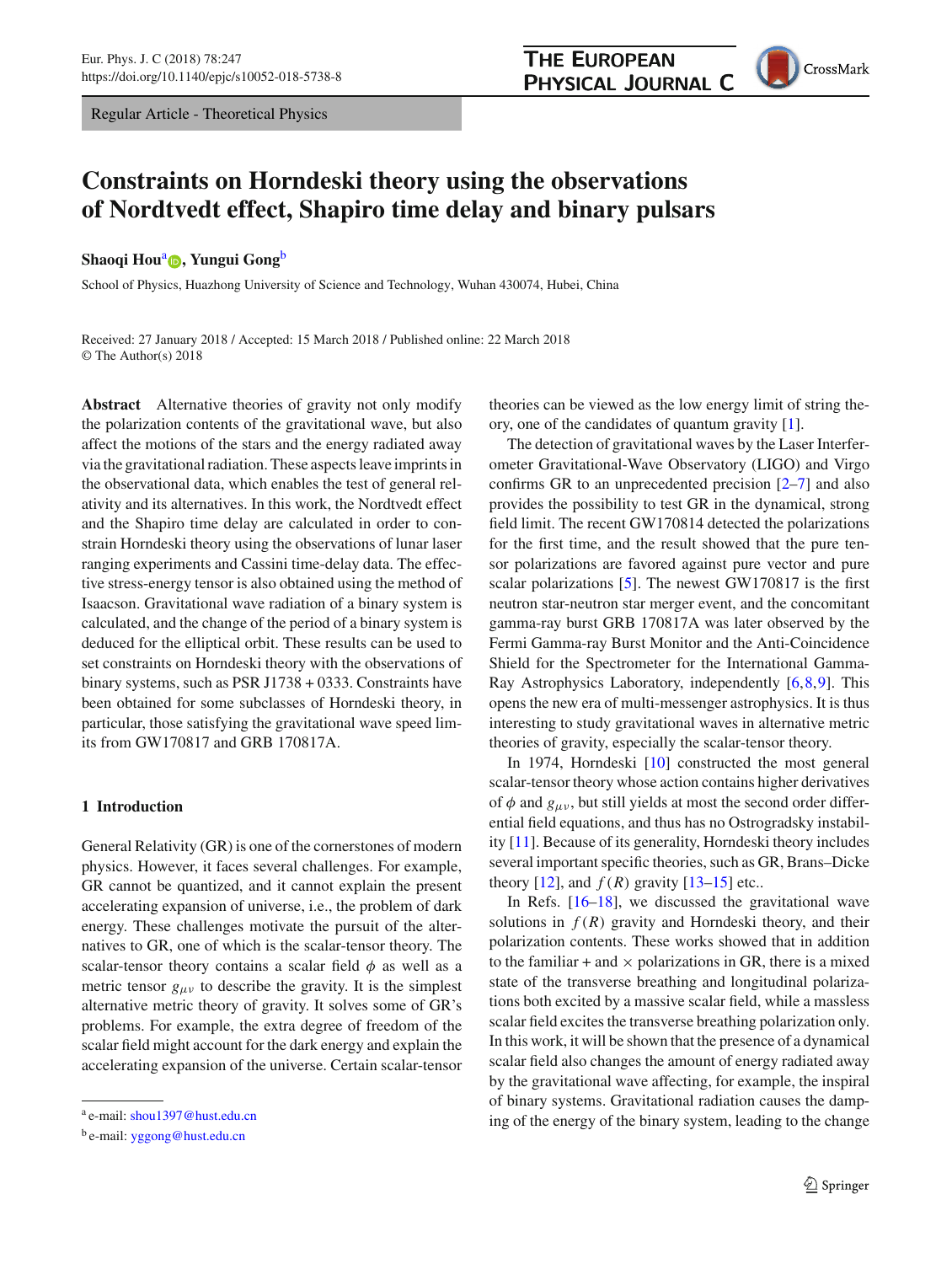in the orbital period. In fact, the first indirect evidence for the existence of gravitational waves is the decay of the orbital period of the Hulse-Taylor pulsar (PSR 1913+16) [\[19](#page-14-14)].

Previously, the effective stress energy tensor was obtained by Nutku [\[20\]](#page-14-15) using the method of Landau and Lifshitz [\[21](#page-14-16)]. The damping of a compact binary system due to gravitational radiation in Brans–Dicke theory was calculated in Refs. [\[22](#page-14-17)[–25\]](#page-14-18), then Alsing et al. [\[26](#page-14-19)] extended the analysis to the massive scalar-tensor theory. Refs. [\[27](#page-14-20)[,28\]](#page-14-21) surveyed the effective stress-energy tensor for a wide class of alternative theories of gravity using several methods. However, they did not consider Horndeski theory. Refs. [\[29](#page-14-22)[,30](#page-14-23)] studied the gravitational radiation in screened modified gravity and  $f(R)$  gravity. Hohman [\[31\]](#page-14-24) developed parameterized post-Newtonian (PPN) formalism for Horndeski theory. In this work, the method of Isaacson is used to obtain the effective stress-energy tensor for Horndeski theory. Then the effective stress-energy tensor is applied to calculate the rate of energy damping and the period change of a binary system, which can be compared with the observations on binary systems to constrain Horndeski theory. Nordtvedt effect and Shapiro time delay effect will also be considered to put further constraints. Ashtekar and Bonga pointed out in Refs. [\[32](#page-14-25),[33\]](#page-14-26) a subtle difference between the transverse-traceless part of  $h_{\mu\nu}$ defined by  $\partial^{\nu}h_{\mu\nu} = 0$ ,  $\eta^{\mu\nu}h_{\mu\nu} = 0$  and the one defined by using the spatial transverse projector, but this difference does not affect the energy flux calculated in this work.

There were constraints on Horndeski theory and its subclasses in the past. The observations of GW170817 and GRB 170817A put severe constraints on the speed of gravitational waves [\[34\]](#page-14-27). Using this limit, Ref. [\[35](#page-14-28)] required that ∂*G*5/∂ *X*  $= 0$  and  $2\partial G_4/\partial X + \partial G_5/\partial \phi = 0$ , while Ref. [\[36](#page-15-0)] required  $\partial G_4/\partial X \approx 0$  and  $G_5 \approx$  constant. Ref. [\[37](#page-15-1)] obtained the similar results as Ref. [\[36](#page-15-0)], and also pointed out that the self-accelerating theories should be shift symmetric. Arai and Nishizawa found that Horndeski theory with arbitrary functions  $G_4$  and  $G_5$  needs fine-tuning to account for the cosmic accelerating expansion [\[38](#page-15-2)]. For more constraints derived from the gravitational wave speed limit, please refer to Refs. [\[39](#page-15-3)[–41\]](#page-15-4), and for more discussions on the constraints on the subclasses of Horndeski theory, please refer to Refs. [\[42](#page-15-5)[–46](#page-15-6)].

In this work, the calculation will be done in the Jordan frame, and the screening mechanisms, such as the chameleon  $[47, 48]$  $[47, 48]$  $[47, 48]$  and the symmetron  $[49, 50]$  $[49, 50]$ , are not considered. Vainshtein mechanism was first discovered to solve the vDVZ discontinuity problem for massive gravity [\[51\]](#page-15-11), and later found to also appear in theories containing the derivative self-couplings of the scalar field, such as some subclasses of Horndeski theory [\[52](#page-15-12)[–56\]](#page-15-13). When Vainshtein mechanism is in effect, the effect of nonlinearity cannot be ignored within the so-called Vainshtein radius  $r_V$  from the center of the matter source. Well beyond  $r_V$ , the linearization can be applied.

The radius  $r_V$  depends on the parameters defining Horndeski theory, and can be much smaller than the size of a celestial object. So in this work, we consider Horndeski theories which predict small  $r<sub>V</sub>$ , if it exists, compared to the sizes of the Sun and neutron stars. The linearization can thus be done even deep inside the stars. In this case, one can safely ignore Vainshtein mechanism.

The paper is organized as follows. In Sect. [2,](#page-1-0) Horndeski theory is briefly introduced and the equations of motion are derived up to the second order in perturbations around the flat spacetime background. Section [3](#page-3-0) derives the effective stress-energy tensor according to the procedure given by Isaacson. Section [4](#page-4-0) is devoted to the computation of the metric and scalar perturbations in the near zone up to Newtonian order and the discussion of the motion of selfgravitating objects that source gravitational waves. In particular, Nordtvedt effect and Shapiro time delay are discussed. In Sect. [5,](#page-6-0) the metric and scalar perturbations are calculated in the far zone up to the quadratic order, and in Sect. [6,](#page-7-0) these solutions are applied to a compact binary system to calculate the energy emission rate and the period change. Section [7](#page-9-0) discusses the constraints on Horndeski theory based on the observations. Finally, Sect. [8](#page-11-0) summarizes the results. Throughout the paper, the speed of light in vacuum is taken to be  $c = 1$ .

#### <span id="page-1-0"></span>**2 Horndeski theory**

The action of Horndeski theory is given by [\[57\]](#page-15-14),

<span id="page-1-2"></span>
$$
S = \int d^4x \sqrt{-g}(\mathcal{L}_2 + \mathcal{L}_3 + \mathcal{L}_4 + \mathcal{L}_5) + S_m[g_{\mu\nu}, \psi_m],
$$
  
(1)

where  $\psi_m$  represents matter fields,  $S_m$  is the action for  $\psi_m$ , and the terms in the integrand are

$$
\mathcal{L}_2 = G_2(\phi, X), \ \mathcal{L}_3 = -G_3(\phi, X) \Box \phi, \tag{2}
$$

$$
\mathcal{L}_4 = G_4(\phi, X)R + G_{4X}[(\Box \phi)^2 - (\phi_{;\mu\nu})^2],\tag{3}
$$

$$
\mathcal{L}_5 = G_5(\phi, X)G_{\mu\nu}\phi^{;\mu\nu} - \frac{G_{5X}}{6}[(\Box\phi)^3 - 3(\Box\phi)(\phi_{;\mu\nu})^2 + 2(\phi_{;\mu\nu})^3].
$$
\n(4)

In these expressions,  $X = -\phi_{;\mu} \phi^{;\mu}/2$  with  $\phi_{;\mu} = \nabla_{\mu} \phi$ ,  $\phi_{;\mu\nu} = \nabla_{\nu} \nabla_{\mu} \phi$ ,  $\Box \phi = g^{\mu\nu} \phi_{;\mu\nu}$ ,  $(\phi_{;\mu\nu})^2 = \phi_{;\mu\nu} \phi^{;\mu\nu}$  and  $(\phi_{;\mu\nu})^3 = \phi_{;\mu\nu} \phi^{;\mu\rho} \phi^{;\nu}{}_{;\rho}$  for simplicity.  $G_i$  (*i* = 2, 3, 4, 5) are arbitrary functions of  $\phi$  and  $X$ .<sup>[1](#page-1-1)</sup> For notational simplicity and clarity, we define the following symbol for the function  $f(\phi, X)$ ,

$$
f_{(m,n)} = \frac{\partial^{m+n} f(\phi, X)}{\partial \phi^m \partial X^n} \Big|_{\phi = \phi_0, X = 0},
$$
\n(5)

<span id="page-1-1"></span><sup>1</sup>  $G_2$  is usually called  $K_2$  in literature.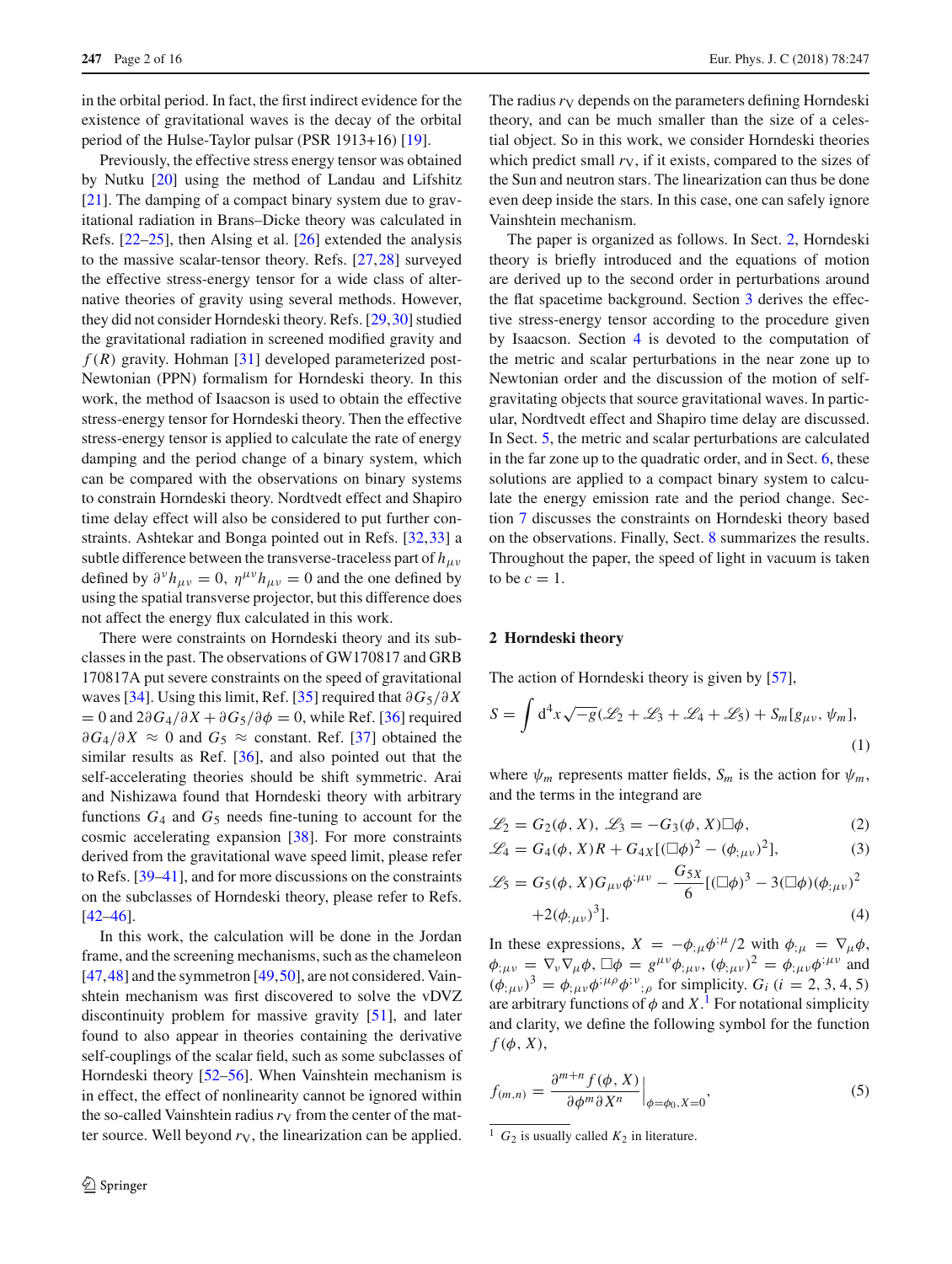so in particular,  $f_{(0,0)} = f(\phi_0, 0)$  with  $\phi_0$  the value of  $\phi$  in the flat spacetime background.

Suitable choices of *Gi* reproduce interesting subclasses of Horndeski theory. For instance, one obtains GR by choosing  $G_4 = (16\pi G_{\rm N})^{-1}$  and the remaining  $G_i = 0$ , with  $G_{\rm N}$ Newton's constant. Brans–Dicke theory is recovered with  $G_2 = 2\omega_{BD}X/\phi$ ,  $G_4 = \phi$ ,  $G_3 = G_5 = 0$ , while the massive scalar-tensor theory with a potential  $U(\phi)$  [\[26](#page-14-19)] is obtained with  $G_2 = 2\omega_{BD}X/\phi - U(\phi)$ ,  $G_4 = \phi$ ,  $G_3 = G_5 = 0$ , where  $\omega_{BD}$  is a constant; or with  $G_2 = X - U(\phi)$ ,  $G_4 =$  $g(\phi)$ ,  $G_3 = G_5 = 0$ . Finally,  $f(R)$  gravity is given by  $G_2 = f(\phi) - \phi f'(\phi)$ ,  $G_4 = f'(\phi)$ ,  $G_3 = G_5 = 0$  with  $f'(\phi) = \frac{df(\phi)}{d\phi}.$ 

## 2.1 Matter action

Although there are no coupling terms between matter fields  $\psi_m$  and  $\phi$ , matter fields  $\psi_m$  indirectly interact with  $\phi$  via the metric tensor. For example, in Brans–Dicke theory,  $\phi$  acts effectively like the gravitational constant, which influences the internal structure and motion of a gravitating object, so the binding energy of the object depends on  $\phi$ . Since the total energy  $E$  is related to the inertial mass  $m$ , then  $m$  depends on  $\phi$ , too. When their spins and multipole moments can be ignored, the gravitating objects can be described by point like particles, and the effect of  $\phi$  can be taken into account by the following matter action according to Eardley's prescription [\[58](#page-15-15)],

<span id="page-2-1"></span>
$$
S_m = -\sum_{a} \int m_a(\phi) d\tau_a, \tag{6}
$$

whose stress-energy tensor is

 $\blacksquare$ 

$$
T_{\mu\nu} = \frac{1}{\sqrt{-g}} \sum_{a} m_a(\phi) \frac{u_{\mu} u_{\nu}}{u^0} \delta^{(4)}(x^{\lambda} - x_a^{\lambda}(\tau)),
$$
 (7)

where  $x_a^{\lambda}(\tau)$  describes the worldline of particle *a* and  $u^{\mu} =$  $dx^{\mu}(\tau)/d\tau$ . Therefore, if there is no force other than gravity acting on a self-gravitating object, this object will not follow the geodesic. This causes the violation of the strong equivalence principle (SEP).

In this work, the gravitational wave is studied in the flat spacetime background with  $g_{\mu\nu} = \eta_{\mu\nu}$  and  $\phi = \phi_0$ , so we expand the masses around the value  $\phi_0$  in the following way,

$$
m_a(\phi) = m_a \left[ 1 + \frac{\varphi}{\phi_0} s_a - \frac{1}{2} \left( \frac{\varphi}{\phi_0} \right)^2 (s_a' - s_a^2 + s_a) + O(\varphi^3) \right].
$$
 (8)

Here,  $\varphi = \phi - \phi_0$  is the perturbation, and  $m_a = m_a(\phi_0)$  for simplicity. This expansion also requires that  $\phi_0 \neq 0$ , so the

present discussion does not apply to  $f(R)$  gravity.  $s_a$  and  $s'_a$ are the first and second sensitivities of the mass *ma*,

$$
s_a = \frac{d \ln m_a(\phi)}{d \ln \phi} \Big|_{\phi_0}, \quad s'_a = -\frac{d^2 \ln m_a(\phi)}{d(\ln \phi)^2} \Big|_{\phi_0}.
$$
 (9)

The sensitivities measure the violation of SEP.

#### 2.2 Linearized equations of motion

The equations of motion can be obtained and simplified using *xAct* package [\[59](#page-15-16)[–63\]](#page-15-17). Because of their tremendous complexity, the full equations of motion will not be presented. Interested readers are referred to Refs. [\[57](#page-15-14)[,64](#page-15-18)]. It is checked, *xAct* package gives the same equations of motion as Refs. [\[57](#page-15-14)[,64](#page-15-18)]. For the purpose of this work, the equations of motion are expanded up to the second order in perturbations defined as

$$
g_{\mu\nu} = \eta_{\mu\nu} + h_{\mu\nu}, \quad \phi = \phi_0 + \varphi. \tag{10}
$$

These equations are given in Appendix [A.](#page-11-1)

The gravitational wave solutions are investigated in the flat spacetime background, which requires that

$$
G_{2(0,0)} = 0, \quad G_{2(1,0)} = 0.
$$
\n(11)

This can be easily checked by a quick inspection of Eqs. [\(A.1\)](#page-11-2) and [\(A.2\)](#page-12-0). Then dropping higher order terms in Eqs.  $(A.1)$  and  $(A.2)$ , the linearized equations of motion are thus given by

$$
(G_{2(0,1)} - 2G_{3(1,0)})\Box\varphi + G_{2(2,0)}\varphi + G_{4(1,0)}R^{(1)}
$$
  
= 
$$
-\left(\frac{\partial T}{\partial \phi}\right)^{(1)},
$$
 (12)

$$
G_{4(0,0)}G_{\mu\nu}^{(1)} - G_{4(1,0)}(\partial_{\mu}\partial_{\nu}\varphi - \eta_{\mu\nu}\Box\varphi) = \frac{1}{2}T_{\mu\nu}^{(1)},\qquad(13)
$$

where  $T = g^{\mu\nu} T_{\mu\nu}$  is the trace,  $\Box = \eta^{\mu\nu} \partial_{\mu} \partial_{\nu}$  from now on, and the superscript (1) implies the leading order part of the quantity.

The equations of motion can be decoupled by introducing an auxiliary field  $h_{\mu\nu}$  defined as following,

$$
\tilde{h}_{\mu\nu} = h_{\mu\nu} - \frac{1}{2} \eta_{\mu\nu} h - \frac{G_{4(1,0)}}{G_{4(0,0)}} \eta_{\mu\nu} \varphi, \tag{14}
$$

<span id="page-2-2"></span>where  $h = \eta^{\mu\nu} h_{\mu\nu}$  is the trace, and the original metric tensor perturbation is,

$$
h_{\mu\nu} = \tilde{h}_{\mu\nu} - \frac{1}{2} \eta_{\mu\nu} \tilde{h} - \frac{G_{4(1,0)}}{G_{4(0,0)}} \eta_{\mu\nu} \varphi,
$$
 (15)

<span id="page-2-0"></span>with  $\tilde{h} = \eta^{\mu\nu} \tilde{h}_{\mu\nu}$ . The equations of motion are gauge invariant under the the following infinitesimal coordinate transformation,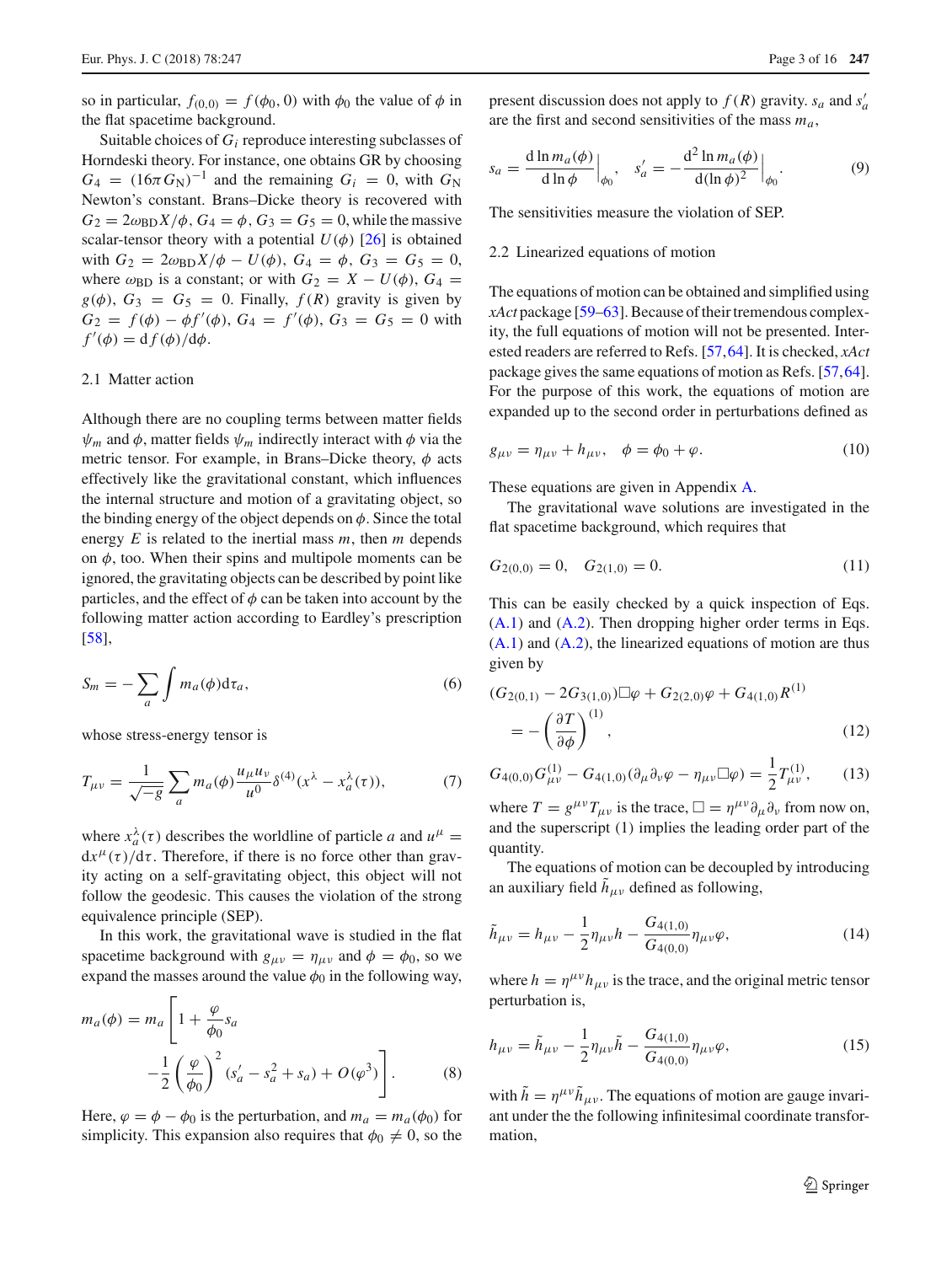$$
\varphi' = \varphi, \quad \tilde{h}'_{\mu\nu} = \tilde{h}_{\mu\nu} - \partial_{\mu}\xi_{\nu} - \partial_{\nu}\xi_{\mu} + \eta_{\mu\nu}\partial_{\rho}\xi^{\rho}, \tag{16}
$$

with  $x^{\mu} = x^{\mu} + \xi^{\mu}$ . Therefore, one can choose the transverse gauge  $\partial_{\nu} \tilde{h}^{\mu\nu} = 0$ , and after some algebraic manipulations, the equations of motion become

<span id="page-3-2"></span>
$$
(\Box - m_s^2)\varphi = \frac{T_*^{(1)}}{2G_{4(0,0)}\zeta},\tag{17}
$$

$$
\Box \tilde{h}_{\mu\nu} = -\frac{T^{(1)}_{\mu\nu}}{G_{4(0,0)}},\tag{18}
$$

where  $T_*^{(1)} = G_{4(1,0)}T^{(1)} - 2G_{4(0,0)}(\partial T/\partial \phi)^{(1)2}$  $T_*^{(1)} = G_{4(1,0)}T^{(1)} - 2G_{4(0,0)}(\partial T/\partial \phi)^{(1)2}$  $T_*^{(1)} = G_{4(1,0)}T^{(1)} - 2G_{4(0,0)}(\partial T/\partial \phi)^{(1)2}$  with  $T^{(1)} = \eta^{\mu\nu} T^{(1)}_{\mu\nu}$ , and the mass of the scalar field is

<span id="page-3-6"></span>
$$
m_s^2 = -G_{2(2,0)}/\zeta,
$$
  
\n
$$
\zeta = G_{2(0,1)} - 2G_{3(1,0)} + 3G_{4(1,0)}/G_{4(0,0)}.
$$
\n(19)

Of course,  $\zeta \neq 0$ , otherwise  $\varphi$  is non-dynamical.

From the equations of motion [\(17\)](#page-3-2) and [\(18\)](#page-3-2), one concludes that the scalar field is generally massive unless  $G_{2(2,0)}$  is zero, and the auxiliary field  $h_{\mu\nu}$  resembles the spin-2 graviton field  $\bar{h}_{\mu\nu} = h_{\mu\nu} - \eta_{\mu\nu}h/2$  in GR.  $\bar{h}_{\mu\nu}$  is sourced by the matter stress-energy tensor, while the source of the scalar perturbation  $\varphi$  is a linear combination of the trace of the matter stress-energy tensor and the partial derivative of the trace with respect to  $\phi$ . This is because of the indirect interaction between the scalar field and the matter field via the metric tensor.

#### <span id="page-3-0"></span>**3 Effective stress-energy tensor**

The method of Isaacson  $[65, 66]$  $[65, 66]$  will be used to obtain the effective stress-energy tensor for gravitational waves in Horndeski theory in the short-wavelength approximation, i.e., the wavelength  $\lambda \ll 1/\sqrt{R}$  with *R* representing the typical value of the background Riemann tensor components. This approximation is trivially satisfied in our case, as the background is flat and  $R = 0$ . In averaging over several wavelengths, the following rules are utilized [\[67](#page-15-21)]:

- 1. The average of a gradient is zero, e.g.,  $\langle \partial_\mu (h_{\rho\sigma} \partial_\nu h) \rangle = 0$ ,
- 2. One can integrate by parts, e.g.,  $\langle h \partial_{\rho} \partial_{\sigma} h_{\mu\nu} \rangle = -\langle \partial_{\rho} h \rangle$  $\partial_{\sigma}h_{\mu\nu}\rangle,$

where  $\langle \rangle$  implies averaging. These rules apply to not only terms involving  $h$  but also those involving  $\varphi$ . In the case of a curved background, these rules are supplemented by the one that covariant derivatives commute, which always holds in the flat background case.

With this method, the effective stress-energy tensor in an arbitrary gauge can be calculated straightforwardly using *xAct* and given by,

<span id="page-3-4"></span> $T_{\mu\nu}^{\rm GW}$ 

$$
= \left\langle \frac{1}{2} G_{4(0,0)} \left( \partial_{\mu} \tilde{h}_{\rho \sigma} \partial_{\nu} \tilde{h}^{\rho \sigma} - \frac{1}{2} \partial_{\mu} \tilde{h} \partial_{\nu} \tilde{h} - \partial_{\mu} \tilde{h}_{\nu \rho} \partial_{\sigma} \tilde{h}^{\sigma \rho} \right. \right. \\ \left. - \partial_{\nu} \tilde{h}_{\mu \rho} \partial_{\sigma} \tilde{h}^{\sigma \rho} \right) + \zeta \partial_{\mu} \varphi \partial_{\nu} \varphi + G_{4(1,0)} (m_s^2 \varphi \tilde{h}_{\mu \nu} + \partial_{\mu} \varphi \partial^{\rho} \tilde{h}_{\rho \nu} + \partial_{\nu} \varphi \partial^{\rho} \tilde{h}_{\rho \mu} - \eta_{\mu \nu} \partial_{\sigma} \varphi \partial_{\rho} \tilde{h}^{\rho \sigma} ) \right). \tag{20}
$$

It can be checked that this expression is gauge invariant under Eq. [\(16\)](#page-2-0). In fact, the terms in the first around brackets take exactly the same forms as in GR excerpt for a different factor. The fourth line remains invariant, as  $\varphi' = \varphi$  in the gauge transformation. To show that the remaining lines are also gauge invariant, making the replacement  $h_{\mu\nu} \rightarrow$  $\tilde{h}_{\mu\nu} - \partial_{\mu}\xi_{\nu} - \partial_{\nu}\xi_{\mu} + \eta_{\mu\nu}\partial_{\rho}\xi^{\rho}$  gives

<span id="page-3-3"></span>Remaining lines

$$
= \left\langle G_{4(1,0)}(m_s^2 \varphi \tilde{h}_{\mu\nu} + \partial_{\mu} \varphi \partial^{\rho} \tilde{h}_{\rho\nu} + \partial_{\nu} \varphi \partial^{\rho} \tilde{h}_{\rho\mu} \right. \n- \eta_{\mu\nu} \partial_{\sigma} \varphi \partial_{\rho} \tilde{h}^{\rho\sigma} \rangle \right\rangle \n+ \left\langle m_s^2 G_{4(1,0)} \varphi (-\partial_{\mu} \xi_{\nu} - \partial_{\nu} \xi_{\mu} + \eta_{\mu\nu} \partial_{\rho} \xi^{\rho}) \right. \n+ G_{4(1,0)} (-\partial_{\mu} \varphi \partial_{\rho} \partial^{\rho} \xi_{\nu} - \partial_{\nu} \varphi \partial_{\rho} \partial^{\rho} \xi_{\mu} \n+ \eta_{\mu\nu} \partial_{\sigma} \varphi \partial_{\rho} \partial^{\rho} \xi^{\sigma} ) \right\rangle.
$$
\n(21)

Far away from the matter,  $\partial_{\rho} \partial^{\rho} \varphi = m_s^2 \varphi$  according to Eq.  $(17)$ . Substituting this into the fourth line of Eq.  $(21)$ , one immediately finds total derivatives of the forms  $\partial_{\mu}(\varphi \partial_{\rho} \partial^{\rho} \xi_{\nu})$ and  $\partial_{\sigma}(\varphi \partial_{\rho} \partial^{\rho} \xi^{\sigma})$ . So the first averaging rule implies that the last three lines of Eq. [\(21\)](#page-3-3) vanish. Therefore, the effective stress-energy tensor [\(20\)](#page-3-4) is indeed gauge invariant.

In vacuum, the transverse-traceless (TT) gauge ( $\partial_{\nu} \tilde{h}^{\mu\nu}$  = 0 and  $\tilde{h} = 0$  can be taken, and the effective stress-energy simplifies,

<span id="page-3-5"></span>
$$
T^{\text{GW}}_{\mu\nu} = \left\langle \frac{1}{2} G_{4(0,0)} \partial_{\mu} \tilde{h}^{\text{TT}}_{\rho\sigma} \partial_{\nu} \tilde{h}^{\rho\sigma}_{\text{TT}} + \zeta \partial_{\mu} \varphi \partial_{\nu} \varphi \right. \\
\left. + m_s^2 G_{4(1,0)} \varphi \tilde{h}^{\text{TT}}_{\mu\nu} \right\rangle, \tag{22}
$$

where  $\tilde{h}_{\mu\nu}^{\text{TT}}$  denotes the transverse-traceless part. In the limit that  $G_4 = (16\pi G_N)^{-1}$  and the remaining arbitrary functions  $G_i$  vanish, Eq.  $(20)$  recovers the effective stress-energy tensor of GR [\[67\]](#page-15-21). One can also check that Eq. [\(20\)](#page-3-4) reduces to the one given in Ref. [\[25](#page-14-18)] for Brans–Dicke theory in the gauge of  $\partial_{\nu} \tilde{h}^{\mu\nu} = 0$  and  $\tilde{h} = -2\varphi/\phi_0$ .

In order to calculate the energy carried away by gravitational waves, one has to first study the motion of the source. This is the topic of the next section.

<span id="page-3-1"></span><sup>&</sup>lt;sup>2</sup> The way defining  $T_*^{(1)}$  is different from the one defining  $T^*$  in Ref. [\[26\]](#page-14-19) in that the coefficient of  $T_{*}^{(1)}$  is not 1.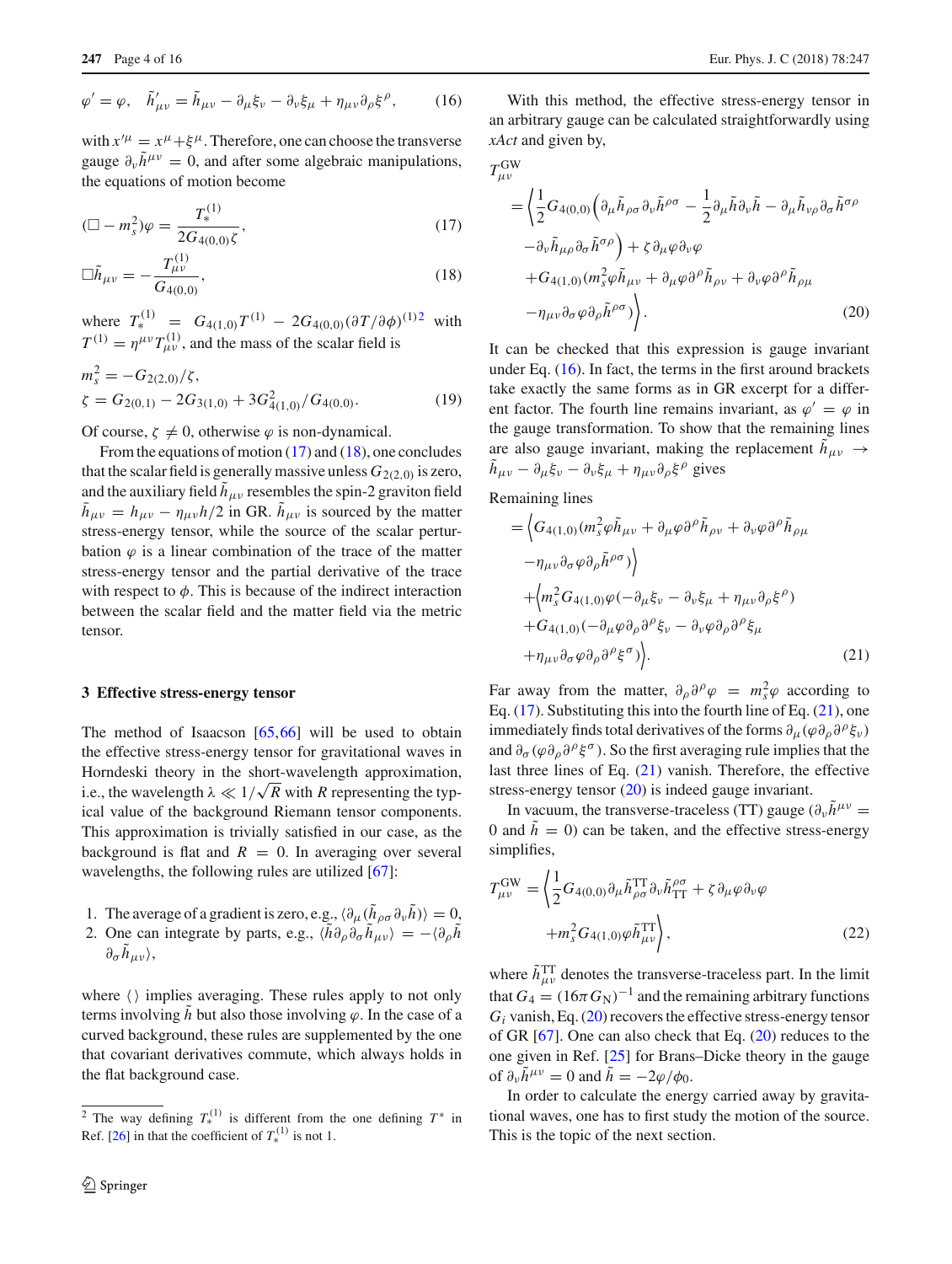# <span id="page-4-0"></span>**4 The motion of gravitating objects in the Newtonian limit**

The motion of the source will be calculated in the Newtonian limit. The source is modeled as a collection of gravitating objects with the action given by Eq. [\(6\)](#page-2-1). In the slow motion, weak field limit, there exists a nearly global inertial reference frame. In this frame, a Cartesian coordinate system is established whose origin is chosen to be the center of mass of the matter source. Let **x** represent the field point whose length is denoted by  $r = |\mathbf{x}|$ .

In the near zone  $[68]$  $[68]$ , the metric and the scalar perturbations will be calculated at the Newtonian order. The stressenergy tensor of the matter source is given by, $3$ 

$$
T_{\mu\nu} = \sum_{a} m_a u_{\mu} u_{\nu} \left( 1 - \frac{1}{2} v_a^2 - \frac{1}{2} h_{jj} + s_a \frac{\varphi}{\phi_0} + O(v^4) \right) \delta^{(4)}(x^{\lambda} - x_a^{\lambda}(\tau)), \quad (23)
$$

and one obtains,

$$
\frac{\partial T}{\partial \phi} = -\sum_{a} \frac{m_a}{\phi_0} \left[ s_a \left( 1 - \frac{1}{2} h_{jj} - \frac{v_a^2}{2} \right) - (s_a' - s_a^2 + s_a) \frac{\varphi}{\phi_0} + O(v^4) \right] \delta^{(4)}(x^{\lambda} - x_a^{\lambda}(\tau)).
$$
\n(24)

In these expressions, the 4-velocity of particle *a* is  $u_a^{\mu}$  =  $u_a^0(1, \mathbf{v}_a)$  and  $v_a^2 = \mathbf{v}_a^2$ . With these results, the leading order of the source for the scalar field is

$$
T_{*}^{(1)} = -\sum_{a} m_{a} S_{a} \delta^{(4)}(x^{\lambda} - x_{a}^{\lambda}(\tau)),
$$
 (25)

with  $S_a = G_{4(1,0)} - \frac{2G_{4(0,0)}}{\phi_0} s_a$ .

Now, the linearized equations [\(17,](#page-3-2) [18\)](#page-3-2) take the following forms

$$
(\Box - m_s^2)\varphi = -\frac{1}{2G_{4(0,0)}\zeta} \sum_a m_a S_a \delta^{(4)}(x^{\lambda} - x_a^{\lambda}(\tau)),
$$
\n
$$
\Box \tilde{h}_{\mu\nu} = -\frac{1}{G_{4(0,0)}} \sum_a m_a u_{\mu} u_{\nu} \delta^{(4)}(x^{\lambda} - x_a^{\lambda}(\tau)),
$$
\n(27)

and the leading order contributions to the perturbations are easily obtained,

<span id="page-4-2"></span>
$$
\varphi(t, \mathbf{x}) = \frac{1}{8\pi G_{4(0,0)}\zeta} \sum_{a} \frac{m_a S_a}{r_a} e^{-m_s r_a},\tag{28}
$$

$$
\tilde{h}_{00}(t, \mathbf{x}) = \frac{1}{4\pi G_{4(0,0)}} \sum_{a} \frac{m_a}{r_a},\tag{29}
$$

and  $\tilde{h}_{0j} = \tilde{h}_{jk} = 0$  at this order, where  $r_a = |\mathbf{x} - \mathbf{x}_a|$ and the scalar field is given by a sum of Yukawa potentials. The leading order metric perturbation can be determined by Eq. [\(15\)](#page-2-2),

<span id="page-4-3"></span>
$$
h_{00} = \frac{1}{8\pi G_{4(0,0)}} \sum_{a} \frac{m_a}{r_a} \left( 1 + \frac{G_{4(1,0)}}{G_{4(0,0)}\zeta} S_a e^{-m_s r_a} \right), \quad (30)
$$

$$
h_{jk} = \frac{\delta_{jk}}{8\pi G_{4(0,0)}} \sum_{a} \frac{m_a}{r_a} \left( 1 - \frac{G_{4(1,0)}}{G_{4(0,0)}\zeta} S_a e^{-m_s r_a} \right), \quad (31)
$$

with  $h_{0i} = 0$ .

#### 4.1 Static, spherically symmetric solutions

For the static, spherically symmetric solution with a single point mass *M* at rest at the origin as the source, the time-time component of the metric tensor is

$$
g_{00} = -1 + \frac{1}{8\pi G_{4(0,0)}} \frac{M}{r} \left( 1 + \frac{G_{4(1,0)}}{G_{4(0,0)}\zeta} S_M e^{-m_s r} \right) + \cdots,
$$
\n(32)

where  $S_M = G_{4(1,0)} - 2G_{4(0,0)}s_M/\phi_0$  and  $s_M$  is the sensitivity of the point mass *M*. From this, the "Newton's constant" can be read off

$$
G_{\rm N}(r) = \frac{1}{16\pi G_{4(0,0)}} \left( 1 + \frac{G_{4(1,0)}}{G_{4(0,0)}\zeta} S_M e^{-m_s r} \right),\tag{33}
$$

which actually depends on the distance *r* because the scalar field is massive. The measured Newtonian constant at the earth is  $G_N(r_\otimes)$  with  $r_\otimes$  the radius of the Earth. The "post-Newtonian parameter"  $\gamma(r)$  can also be read off by examining  $g_{jk}$ , which is

$$
g_{jk} = \delta_{jk} \left[ 1 + \frac{1}{8\pi G_{4(0,0)}} \frac{M}{r} \left( 1 - \frac{G_{4(1,0)}}{G_{4(0,0)} \zeta} S_M e^{-m_s r} \right) \right] + \cdots
$$
  
=  $\delta_{jk} \left( 1 + 2 \frac{G_{4(0,0)} \zeta - G_{4(1,0)} S_M e^{-m_s r}}{G_{4(0,0)} \zeta + G_{4(1,0)} S_M e^{-m_s r}} G_N(r) \frac{M}{r} \right) + \cdots$ . (34)

In the PPN formalism, the space-space components of the metric take the following form,

$$
g_{jk}^{\text{PPN}} = \delta_{jk} \left( 1 + 2\gamma G_{\text{N}} \frac{M}{r} \right) + \cdots, \qquad (35)
$$

<sup>2</sup> Springer

<span id="page-4-1"></span><sup>&</sup>lt;sup>3</sup> The matter stress-energy tensor  $T_{\mu\nu}$  and the derivative of its trace *T* with respect to  $\phi$ ,  $\partial T/\partial \phi$ , are both expanded beyond the leading order, because the higher order contributions are need to calculate the scalar perturbations in Sect. [5.](#page-6-0)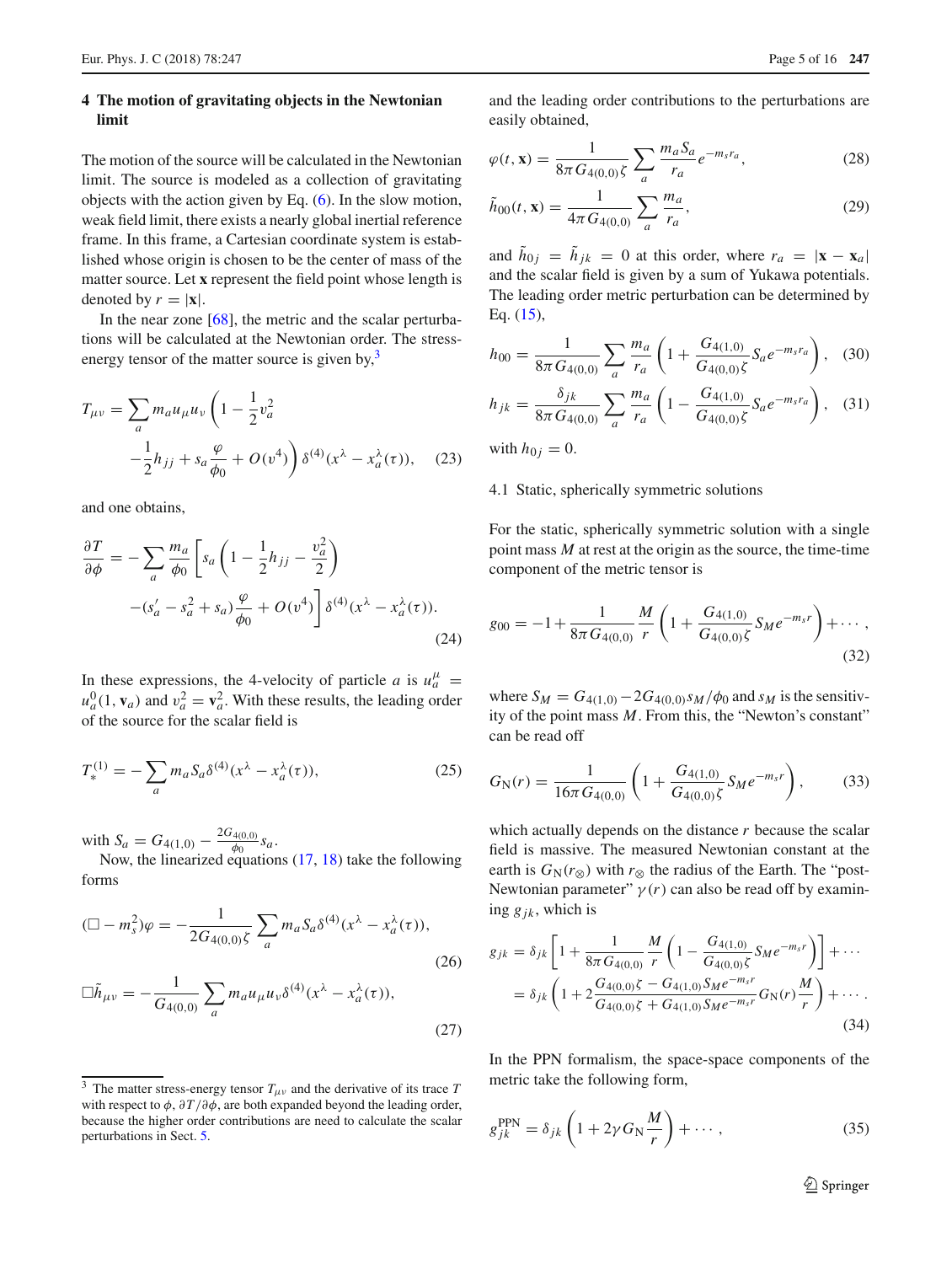where the parameter  $\gamma$  is a constant. So

$$
\gamma(r) = \frac{G_{4(0,0)}\zeta - G_{4(1,0)}S_M e^{-m_s r}}{G_{4(0,0)}\zeta + G_{4(1,0)}S_M e^{-m_s r}}.
$$
\n(36)

The above result can recover the results for  $f(R)$  gravity and general scalar-tensor theory [\[31,](#page-14-24)[69](#page-15-23)[–71\]](#page-15-24) if we keep the equivalence principle. In the massless case  $(G_{2(2,0)} = 0)$ , we get

<span id="page-5-3"></span>
$$
G_{\rm N} = \frac{1}{16\pi G_{4(0,0)}} \left[ 1 + \frac{G_{4(1,0)}}{G_{4(0,0)}\zeta} S_M \right],\tag{37}
$$

$$
\gamma = \frac{G_{4(0,0)}\zeta - G_{4(1,0)}S_M}{G_{4(0,0)}\zeta + G_{4(1,0)}S_M}.
$$
\n(38)

Note that  $G_N(r)$  and  $\gamma(r)$  both depend on  $S_M$  which reflects the internal structure and motion of the gravitating object in question. Even if the scalar field is massless, this dependence still persists. Therefore, neither of them is universal due to the violation of SEP caused by the scalar field. It is obvious that  $G_N(r_{\otimes})$  should take the same value as  $G_N$ .

#### 4.2 Equations of motion of the matter

With the near zone solutions  $(28)$ ,  $(30)$  and  $(31)$  one obtains the total matter Lagrangian up to the linear order,

$$
L_{\rm m} = -\sum_{a} m_{a} \left[ 1 - \frac{1}{2} v_{a}^{2} - \frac{1}{32\pi G_{4(0,0)}} \sum_{b \neq a} \frac{m_{b}}{r_{ab}} \left( 1 + \frac{S_{a} S_{b}}{G_{4(0,0)} \zeta} e^{-m_{s} r_{ab}} \right) \right],
$$
\n(39)

where  $r_{ab} = |\mathbf{x}_a - \mathbf{x}_b|$  is the distance between the particles *a* and *b*. The equation of motion for the mass  $m_a$  can thus be obtained using the Euler–Lagrange equation, yielding its acceleration,

<span id="page-5-0"></span>
$$
a_a^j = -\frac{1}{16\pi G_{4(0,0)}} \sum_{b \neq a} \frac{m_b}{r_{ab}^2} \hat{r}_{ab}^j
$$
  
 
$$
\times \left[ 1 + \frac{S_a S_b}{G_{4(0,0)} \zeta} (1 + m_s r_{ab}) e^{-m_s r_{ab}} \right],
$$
 (40)

with  $\hat{r}_{ab} = (\mathbf{x}_a - \mathbf{x}_b)/r_{ab}$ . In particular, for a binary system, the relative acceleration  $a^j = a_1^j - a_2^j$  is

<span id="page-5-1"></span>
$$
a^{j} = -\frac{m\hat{r}_{12}^{j}}{16\pi G_{4(0,0)}r_{12}^{2}} \times \left[1 + \frac{S_{a}S_{b}}{G_{4(0,0)}\zeta}(1 + m_{s}r_{12})e^{-m_{s}r_{12}}\right],
$$
\n(41)

where  $m = m_1 + m_2$  is the total mass. The first term in the square brackets gives the result that resembles the familiar Newtonian gravitational acceleration, while the second one reflects the effect of the scalar field. In the massless case, the second term no longer depends on *r*<sup>12</sup> and can be absorbed into the first one, so the binary system moves in a similar way as in Newtonian gravity with a modified Newton's constant.

The Hamiltonian of the matter is

$$
H_{\rm m} = \sum_{a} \mathbf{p}_{a} \cdot \mathbf{x}_{a} - L_{\rm m}
$$
  
= 
$$
\sum_{a} m_{a} \left[ \frac{1}{2} v_{a}^{2} - \frac{1}{32\pi G_{4(0,0)}}
$$
  

$$
\times \sum_{b \neq a} \frac{m_{b}}{r_{ab}} \left( 1 + \frac{S_{a} S_{b}}{G_{4(0,0)} \zeta} e^{-m_{s} r_{ab}} \right) \right],
$$
 (42)

where  $p_a^j = \partial L_m / \partial x_a^j$  is the *j*-th component of the canonical momentum of particle *a*, and the total rest mass has been dropped. In particular, the Hamiltonian of a binary system is given by

<span id="page-5-2"></span>
$$
H_{\rm m} = \frac{\mu v^2}{2} - \frac{\mu m}{16\pi G_{4(0,0)}r_{12}} \times \left[1 + \frac{S_1 S_2}{G_{4(0,0)}\zeta} (1 + m_s r_{12})e^{-m_s r_{12}}\right],
$$
(43)

where  $\mathbf{v} = \mathbf{v}_1 - \mathbf{v}_2$ , and  $\mu = m_1 m_2 / m$  is the reduced mass. This will be useful for calculating the total mechanical energy of a binary system and the ratio of energy loss due to the gravitational radiation.

#### 4.3 Nordtvedt effect

The presence of the scalar field modifies the trajectories of self-gravitating bodies. They will no longer follow geodesics. Therefore, SEP is violated in Horndeski theory. This effect is called the Nordtvedt effect [\[72](#page-15-25)[,73](#page-15-26)]. It results in measurable effects in the solar system, one of which is the polarization of the Moon's orbit around the Earth [\[74](#page-15-27)[,75](#page-15-28)].

To study the Nordtvedt effect, one considers a system of three self-gravitating objects *a*, *b* and *c* and studies the relative acceleration of *a* and *b* in the field of *c*. With Eq. [\(40\)](#page-5-0) and assuming  $r_{ab} \ll r_{ac} \approx r_{bc}$ , the relative acceleration is

$$
a_{ab}^{j} \approx -\frac{1}{16\pi G_{4(0,0)}} \frac{m_a + m_b}{r_{ab}^2} \hat{r}_{ab}^{j}
$$
  
 
$$
\times \left[ 1 + \frac{S_a S_b}{G_{4(0,0)} \zeta} (1 + m_s r_{ab}) e^{-m_s r_{ab}} \right]
$$
  
 
$$
- \frac{m_c}{16\pi G_{4(0,0)}} \left( \frac{\hat{r}_{ac}^{j}}{r_{ac}^2} - \frac{\hat{r}_{bc}^{j}}{r_{bc}^2} \right)
$$
  
 
$$
+ \frac{S_c (s_a - s_b)}{8\pi G_{4(0,0)} \phi_0 \zeta} \frac{m_c \hat{r}_{ac}^{j}}{r_{ac}^2} (1 + m_s r_{ac}) e^{-m_s r_{ac}}, \qquad (44)
$$

where the first term presents the Newtonian acceleration modified by the presence of the scalar field, the second is the tidal force caused by the gravitational gradient due to the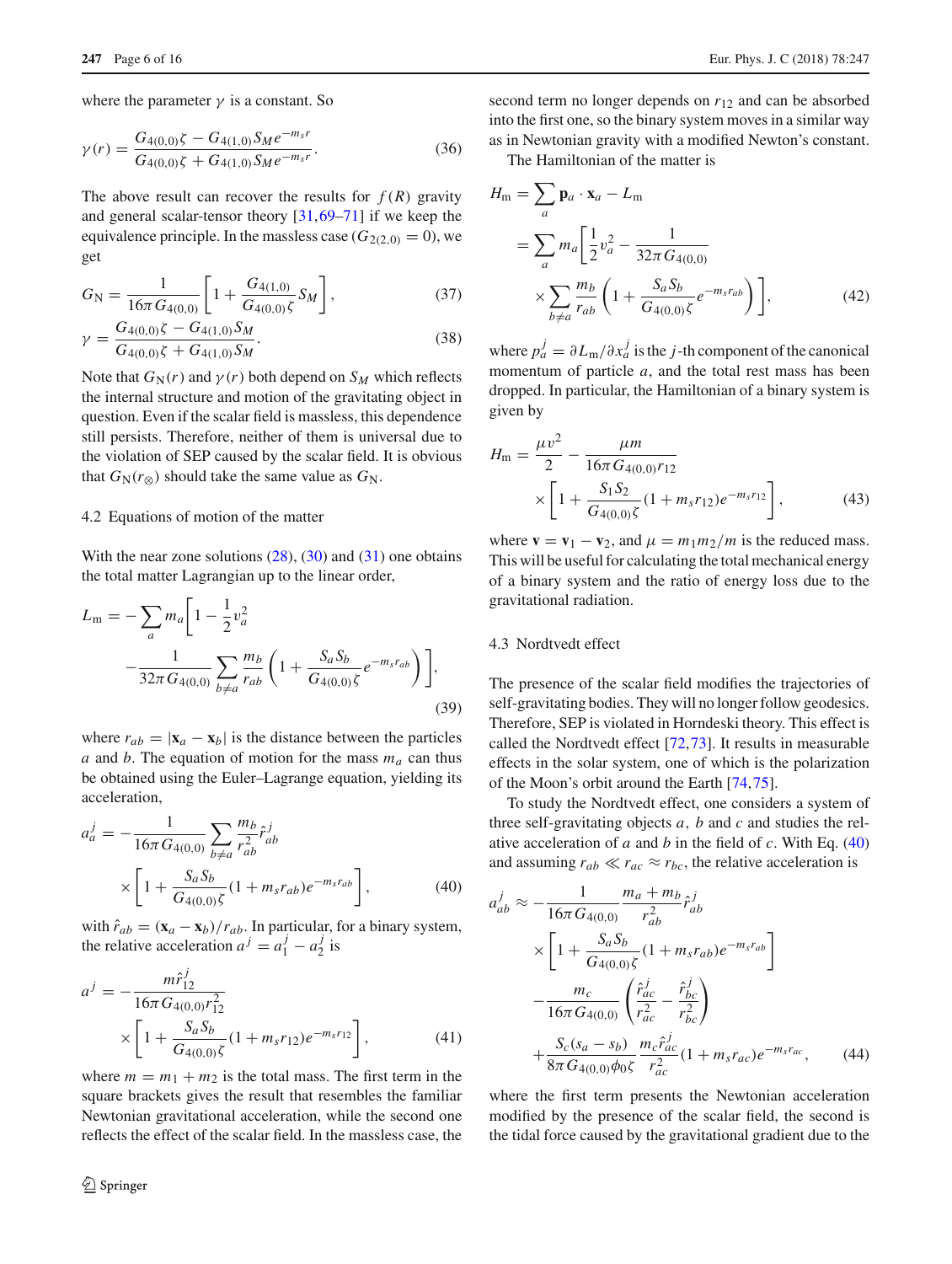object *c*, and the last one describes the Nordtvedt effect. The effective Nordtvedt parameter is

$$
\eta_{\rm N} = \frac{S_c}{8\pi G_{\rm N} G_{4(0,0)} \phi_0 \zeta} (1 + m_s r_{ac}) e^{-m_s r_{ac}}.
$$
\n(45)

This parameter depends on  $S_c = G_{4(1,0)} - 2G_{4(0,0)}s_c/\phi_0$ , so this effect is indeed caused by the violation of SEP.

#### 4.4 Shapiro time delay effect

Another effect useful for constraining Horndeski theory is the Shapiro time delay [\[76\]](#page-15-29). In order to calculate this effect, one considers the photon propagation time in a static (or nearly static) gravitational field produced by a single mass *M* at the origin. Due to the presence of gravitational potential, the 3-velocity of the photon in the nearly inertial coordinate system is no longer 1 and varies. The propagation time is thus different from that when the spacetime is flat. Let the 4 velocity of the photon be  $u^{\mu} = u^0(1, \mathbf{v})$ , then  $u^{\mu}u_{\mu} = 0$ gives

<span id="page-6-1"></span>
$$
-1 + h_{00} + (\delta_{jk} + h_{jk})v^j v^k = 0,
$$
\n(46)

where  $h_{00}$  and  $h_{jk}$  are given by Eqs. [\(30\)](#page-4-3) and [\(31\)](#page-4-3) specialized to a single mass *M* case. In the flat spacetime, the trajectory for a photon emitted from position  $\mathbf{x}_e$  at time  $t_e$  is a straight line  $\mathbf{x}(t) = \mathbf{x}_e + \hat{N}(t - t_e)$ , where  $\hat{N}$  is the direction of the photon. The presence of the gravitational potential introduces a small perturbation  $\delta$ **x**(*t*) so that **x**(*t*) = **x**<sub>*e*</sub> +  $\dot{N}$ (*t* − *t<sub>e</sub>*) +  $\delta$ **x**(*t*). Substituting Eqs.  $(30)$  and  $(31)$  into Eq.  $(46)$ , one obtains

$$
\hat{N} \cdot \frac{\mathrm{d}\delta \mathbf{x}}{\mathrm{d}t} = -\frac{M}{8\pi G_{4(0,0)}r(t)},\tag{47}
$$

where  $r(t) = |\mathbf{x}(t)|$ . Suppose the photon emitted from position  $\mathbf{x}_e$  is bounced back at position  $\mathbf{x}_p$  and finally returns to **x***e*. The total propagation time is

$$
\Delta t = 2|\mathbf{x}_p - \mathbf{x}_e| + \delta t,\tag{48}
$$

where  $\delta t$  is caused by the Shapiro time delay effect,

<span id="page-6-2"></span>
$$
\delta t = 2 \int_{t_e}^{t_p} \hat{N} \cdot \frac{d\delta \mathbf{x}}{dt} dt
$$
  
= 
$$
\frac{M}{4\pi G_{4(0,0)}} \ln \frac{(r_e + \hat{N} \cdot \mathbf{x}_e)(r_p - \hat{N} \cdot \mathbf{x}_p)}{r_b^2},
$$
(49)

where  $r_e = |\mathbf{x}_e|, r_p = |\mathbf{x}_p|$  and  $r_b = |\hat{N} \times \mathbf{x}_e|$  is the impact parameter of the photon relative to the source.

Since *M* in Eq. [\(49\)](#page-6-2) is not measurable, one replaces it with the Keplerian mass

$$
M_{\rm K} = \frac{M}{16\pi G_{4(0,0)} G_{\rm N}} \left( 1 + \frac{G_{4(1,0)}}{G_{4(0,0)} \zeta} S_M e^{-m_s r} \right),\tag{50}
$$

<span id="page-6-4"></span>with  $S_M = G_{4(1,0)} - 2G_{4(0,0)}s_M/\phi_0$  and  $s_M$  the sensitivity of the source. In terms of  $M<sub>K</sub>$ , the Shapiro time delay is

$$
\delta t = 2G_{\rm N}M_{\rm K}(1+\gamma(r))\ln\frac{(r_e + \hat{N}\cdot\mathbf{x}_e)(r_p - \hat{N}\cdot\mathbf{x}_p)}{r_b^2}.
$$
\n(51)

For the Shapiro time delay occurring near the Sun, *r* in the above equation should be 1 AU, as this is approximately the distance where the Keplerian mass  $M_K$  of the Sun is measured.

#### <span id="page-6-0"></span>**5 Gravitational wave solutions**

In the far zone, only the space-space components of the metric perturbation are needed to calculate the effective stress-energy tensor. Since the equation of motion [\(18\)](#page-3-2) for  $\tilde{h}_{\mu\nu}$  takes the similar form as in GR, the leading order contribution to  $h_{jk}$  is given by,

$$
\tilde{h}_{jk}(t, \mathbf{x}) = \frac{1}{8\pi G_{4(0,0)}r} \frac{\mathrm{d}^2 I_{jk}}{\mathrm{d}t^2},\tag{52}
$$

where  $I_{jk} = \sum_{a} m_a x_a^j x_a^k$  is the mass quadrupole moment. As in GR, the TT part of  $\tilde{h}_{jk}$  is also related to the reduced quadrupole moment  $J_{ik} = I_{ik} - \delta_{ik} \delta^{il} I_{il}/3$ ,

$$
\tilde{h}_{jk}^{\text{TT}} = \frac{1}{8\pi G_{4(0,0)}r} \frac{\mathrm{d}^2 J_{jk}^{\text{TT}}}{\mathrm{d}t^2}.
$$
\n(53)

The leading order term for the scalar field  $\varphi$  is the mass monopole which does not contribute to the effective stressenergy tensor, so it is necessary to take higher order terms into account. To do so, the scalar equation  $(A.2)$  is rewritten with the linearized equations substituted in, which is given by

<span id="page-6-3"></span>
$$
\begin{split}\n&\left(\Box - m_s^2\right)\varphi \\
&= \frac{T_*^{(1)}}{2G_{4(0,0)}\zeta} + \frac{G_{4(1,0)}T^{(2)}}{2G_{4(0,0)}\zeta} - \frac{1}{\zeta} \left(\frac{\partial T}{\partial \phi}\right)^{(2)} \\
&+ \left[\frac{(T_*^{(1)})^2}{4G_{4(0,0)}^2\zeta^3} - \frac{(\partial_\mu \partial_\nu \varphi)(\partial^\mu \partial^\nu \varphi)}{\zeta} + \frac{m_s^2 \varphi T_*^{(1)}}{G_{4(0,0)}\zeta^2} \\
&+ \frac{m_s^4 \varphi^2}{\zeta} \right] \left(G_{3(0,1)} - 3\frac{G_{4(0,1)}G_{4(1,0)}}{G_{4(0,0)}} + 3\frac{G_{4(1,0)}G_{5(1,0)}}{G_{4(0,0)}} \\
&- 3G_{4(1,1)}\right) + \left[\frac{\varphi T_*^{(1)}}{G_{4(0,0)}\zeta} + 2m_s^2 \varphi^2 + (\partial_\mu \varphi)(\partial^\mu \varphi)\right] \\
&\left(-\frac{G_{4(1,0)}}{2G_{4(0,0)}} + \frac{3G_{4(1,0)}^3}{2G_{4(0,0)}^2\zeta} - \frac{G_{2(1,1)}}{2\zeta} + \frac{G_{3(2,0)}}{\zeta}\n\right)\n\end{split}
$$

<sup>2</sup> Springer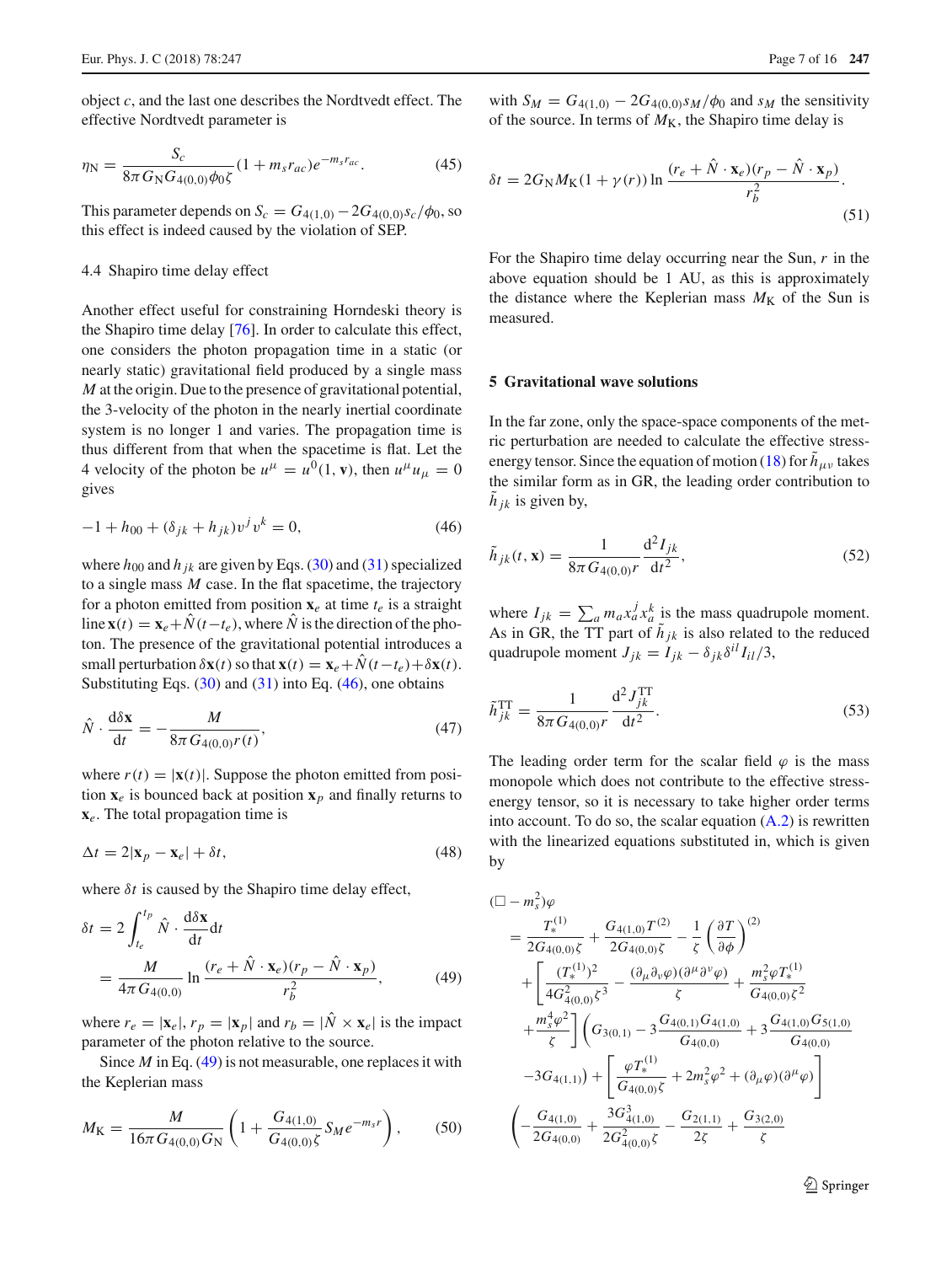$$
-3\frac{G_{4(1,0)}G_{4(2,0)}}{G_{4(0,0)}\zeta} + \frac{G_{4(1,0)}}{G_{4(0,0)}}(\partial_{\mu}\varphi)\partial^{\mu}\varphi - \frac{\tilde{h}T_{*}^{(1)}}{4G_{4(0,0)}\zeta}
$$
  
+ 
$$
\frac{T_{\mu\nu}^{(1)}\partial^{\mu}\partial^{\nu}\varphi}{G_{4(0,0)}\zeta}(G_{4(0,1)} - G_{5(1,0)}) + \frac{\varphi T^{(1)}}{2G_{4(0,0)}\zeta}(G_{4(2,0)}
$$
  
- 
$$
\frac{G_{4(1,0)}^{2}}{G_{4(0,0)}} - \varphi^{2}\left(\frac{G_{2(3,0)}}{2\zeta} + m_{s}^{2}\frac{G_{4(1,0)}}{G_{4(0,0)}}\right)
$$
  
+ 
$$
\tilde{h}_{\mu\nu}\partial^{\mu}\partial^{\nu}\varphi - \frac{m_{s}^{2}\varphi\tilde{h}}{2}.
$$
 (54)

In the following discussion, it is assumed that the scalar field is *massless* for simplicity. The details to obtain the following results can be found in Appendix  $\overline{B}$ . The leading order contribution to  $\varphi$  comes from the first term on the right hand side of Eq. [\(54\)](#page-6-3), which is the mass monopole moment,

$$
\varphi^{[1]} = \frac{1}{8\pi G_{4(0,0)}\zeta r} \sum_{a} m_a S_a.
$$
\n(55)

From now on, the superscript [*n*] indicates the order of a quantity in terms of the speed v, i.e.,  $\varphi^{[n]}$  is of the order  $O(v^{2n})$ .  $\varphi^{[1]}$  is independent of time, so it does not contribute to the effective stress-energy tensor. The next leading order term is the mass dipole moment,

$$
\varphi^{[1.5]} = \frac{1}{8\pi G_{4(0,0)}\zeta r} \sum_{a} m_a S_a(\hat{n} \cdot \mathbf{v}_a),\tag{56}
$$

in which  $\hat{n} = \mathbf{x}/r$ . This gives the leading contribution to the effective stress-energy tensor. At the next next leading order, there are more contributions from the remaining terms on the right hand side of Eq. [\(54\)](#page-6-3). First, there is the mass quadruple moment contribution,

$$
\varphi_1^{[2]} = \frac{1}{8\pi G_{4(0,0)}\zeta r} \sum_a m_a S_a [(\hat{n} \cdot \mathbf{a}_a)(\hat{n} \cdot \mathbf{x}_a) + (\hat{n} \cdot \mathbf{v}_a)^2].
$$
\n(57)

And the remaining contribution to the scalar wave is

<span id="page-7-1"></span>
$$
\varphi_2^{[2]} = -\frac{1}{16\pi G_{4(0,0)}\zeta r} \sum_a m_a S_a v_a^2 \n+ \frac{1}{64\pi^2 G_{4(0,0)}^2 \zeta r} \sum_{a,b} \frac{m_a m_b}{r_{ab}} \left( -\frac{S_a}{2} + \frac{3G_{4(1,0)}}{2G_{4(0,0)}\zeta} S_a S_b + \frac{S'_a S_b}{\phi_0 \zeta} \right) \n+ \frac{1}{64\pi^2 G_{4(0,0)}^2 \zeta^2 r} \left( G_{4(2,0)} - \frac{G_{4(1,0)}^2}{G_{4(0,0)}} \right) \sum_{a,b} \frac{m_a m_b S_b}{r_{ab}}, \n- \frac{G_{2(3,0)}}{256\pi^2 G_{4(0,0)}^2 \zeta^3 r} \sum_{a,b} m_a m_b S_a S_b r_{ab}
$$

$$
+\frac{1}{64\pi^2 G_{4(0,0)}^2 \zeta^2 r} \Upsilon \sum_{a,b} \frac{m_a m_b S_a S_b}{r_{ab}},\tag{58}
$$

where  $\sum_{a,b}$  means summation over *a* and *b* with  $a \neq b$ , and

$$
\begin{split} \Upsilon &= -\frac{3G_{4(1,0)}}{2G_{4(0,0)}} + \frac{3G_{4(1,0)}^3}{2G_{4(0,0)}^2\xi} - \frac{G_{2(1,1)}}{2\xi} + \frac{G_{3(2,0)}}{\xi} \\ &- 3\frac{G_{4(1,0)}G_{4(2,0)}}{G_{4(0,0)}\zeta} .\end{split}
$$

Note that the penultimate line of Eq.  $(58)$  is a sum of terms proportional to  $r_{ab}$ , which grows as  $r_{ab}$  increases and potentially dominates over other terms. Since matters are confined within the source zone, this line never blows up.

The scalar field up to the fourth order in velocity is given by

$$
\varphi = \varphi^{[1]} + \varphi^{[1.5]} + \varphi_1^{[2]} + \varphi_2^{[2]}.
$$
\n(59)

It is easy to check that this result agrees with Eq. (86) in Ref. [\[26\]](#page-14-19) with  $m_s = 0$ .

## <span id="page-7-0"></span>**6 Gravitational radiation for a compact binary system**

This section is devoted to calculating the gravitational radiation for a compact binary system in the case with *massless* scalar field . According to Eq.  $(22)$ , the energy carried away by the gravitational wave is at a rate of

$$
\dot{E} = \oint T_{0j}^{\text{GW}} \text{d}S^{j}
$$
\n
$$
\approx -\frac{G_{4(0,0)}}{2} r^2 \int \left\langle \partial_0 \tilde{h}_{jk}^{\text{TT}} \partial_0 \tilde{h}_{\text{TT}}^{jk} \right\rangle \text{d}\Omega
$$
\n
$$
-\zeta r^2 \int \left\langle \partial_0 \varphi \partial_0 \varphi \right\rangle \text{d}\Omega, \tag{60}
$$

where the integration is carried out on a 2-sphere in the far zone and in the final step, higher order terms have been dropped. The first term gives the contribution of the spin-2 gravitational wave, while the second one gives the contribution of the scalar field.

Next, one has to calculate the motion of the binary system explicitly. By Eq. [\(41\)](#page-5-1), the relative acceleration is given by

$$
a^{j} = -\frac{\varsigma m}{16\pi G_{4(0,0)}} \frac{\hat{r}_{12}^{j}}{r_{12}^{2}},
$$
\n(61)

where

$$
\zeta = 1 + \frac{S_1 S_2}{G_{4(0,0)} \zeta}.
$$
\n(62)

As in GR, one can orient the coordinate system such that the orbit lies in the *xOy* plane. In the polar coordinate system  $(r, \theta, z)$ , the relative distance is thus given by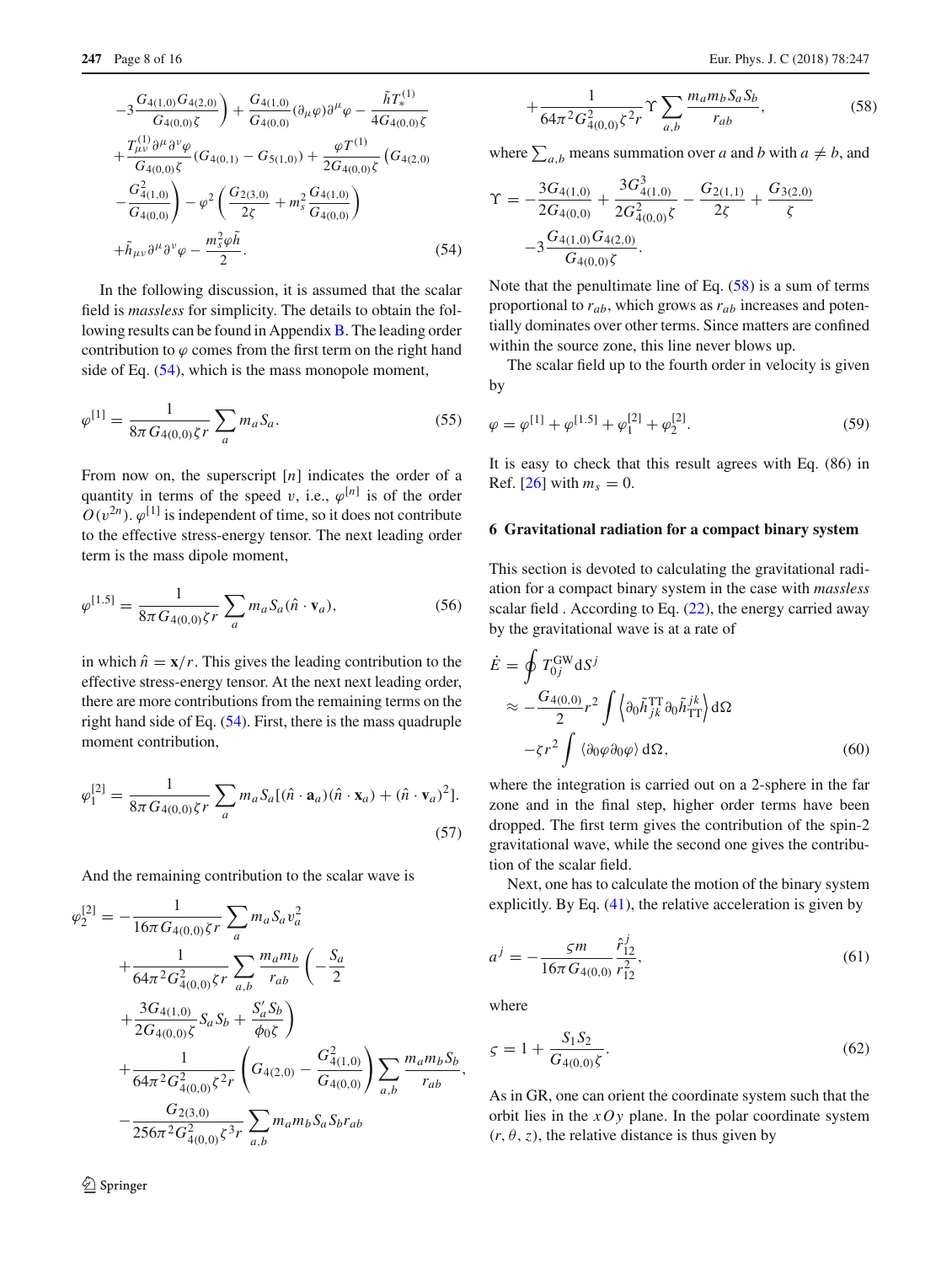$r_{12}(t) = \frac{p}{1 + e \cos \theta(t)}$ 

<span id="page-8-2"></span>where

$$
p = \frac{16\pi G_{4(0,0)}l^2}{\varsigma m},\tag{64}
$$

with *l* the angular momentum per unit mass and *e* the eccentricity. The orbital period is

$$
T = 2\pi \sqrt{\frac{16\pi G_{4(0,0)}a^3}{\varsigma m}}.
$$
\n(65)

All these above results can be obtained by suitably modifying those in GR as found in Ref. [\[68\]](#page-15-22). Using Eq. [\(43\)](#page-5-2) with *ms* set to 0, the total mechanical energy of the binary system is

$$
E = -\frac{\varsigma \mu m}{32\pi G_{4(0,0)}a},\tag{66}
$$

where  $a = p/(1 - e^2)$  is the semi-major axis.

Following Ref. [\[26\]](#page-14-19), the rate of energy loss due to the spin-2 gravitational wave is

$$
\dot{E}_2 = -(1 - e^2)^{-7/2} \left( 1 + \frac{73}{24} e^2 + \frac{37}{96} e^4 \right)
$$
  
 
$$
\times \frac{32}{5} \frac{\varsigma^3 \mu^2 m^3}{(16\pi G_{4(0,0)})^4 a^5},
$$
 (67)

which reproduces the radiation damping of GR in the appropriate limit [\[68\]](#page-15-22).

Ignoring the leading order contribution to  $\varphi$ , the higher order correction is given by

<span id="page-8-0"></span>
$$
\varphi = \frac{f_1}{r} (\hat{n} \cdot \mathbf{v}) + \frac{f_2}{r} (\hat{n} \cdot \mathbf{v})^2 + \frac{f_3}{r} \frac{(\hat{n} \cdot \mathbf{r}_{12})^2}{r_{12}^3} + \frac{f_4}{r} v^2 + \frac{f_5}{r_{12}} + f_6 \frac{r_{12}}{r},
$$
\n(68)

where

$$
f_1 = -\frac{\mu}{4\pi\phi_0\xi}(s_1 - s_2), \quad f_2 = \frac{\mu\Gamma}{8\pi G_{4(0,0)}\zeta},\tag{69}
$$

$$
f_3 = -\frac{\varsigma \mu m \Gamma}{128\pi^2 G_{4(0,0)}^2 \zeta}, \quad f_4 = -\frac{\mu \Gamma}{16\pi G_{4(0,0)} \zeta}, \tag{70}
$$

$$
f_5 = -\frac{\mu m \Gamma'}{64\pi^2 G_{4(0,0)}^2 \zeta} + \frac{\mu m \Gamma'}{32\pi^2 G_{4(0,0)}^2 \zeta^2} \left( G_{4(2,0)} - \frac{G_{4(1,0)}^2}{G_{4(0,0)}} \right) + \frac{\mu m}{64\pi^2 G_{4(0,0)}^2 \zeta^2} \left[ \left( \frac{3G_{4(1,0)}^3}{2G_{4(0,0)}^2} - \frac{G_{2(1,1)}}{2} + G_{3(2,0)} \right) - \frac{3G_{4(1,0)} G_{4(2,0)}}{G_{4(0,0)}} \right) \frac{2S_1 S_2}{\zeta} + \frac{S_1' S_2 + S_2' S_1}{\phi_0} , \qquad (71)
$$

$$
f_6 = -\frac{\mu m G_{2(3,0)} S_1 S_2}{128\pi^2 G_{4(0,0)}^2 \zeta^3},\tag{72}
$$

and

$$
S'_a = G_{4(1,0)}s_a - \frac{2G_{4(0,0)}}{\phi_0}(s_a^2 - s_a - s'_a),\tag{73}
$$

$$
\Gamma = G_{4(1,0)} - \frac{2G_{4(0,0)}}{\phi_0} \frac{m_2 s_1 + m_1 s_2}{m},\tag{74}
$$

$$
\Gamma' = G_{4(1,0)} - \frac{G_{4(0,0)}}{\phi_0} (s_1 + s_2). \tag{75}
$$

The first term at the right hand side of Eq. [\(68\)](#page-8-0) is a dipolar contribution and oscillates at the orbital frequency. This term is of order  $v^{-1} \gg 1$  relative to the remaining terms. However, it also depends on the difference in the sensitivities  $(s_1 - s_2)$ of the objects in the binary system, which might be small or even vanish. For example, in the Shift-Symmetric Horndeski theory (SSHT) with *Gi* functions of *X* only, the stellar sensitivity *sa* vanishes [\[77](#page-15-30)], and in Brans–Dicke theory, the sensitivity of a black hole is 1/2 [\[26](#page-14-19)[,78](#page-15-31),[79](#page-15-32)]. So if the binary system consists of, e.g., two neutron stars in SSHT or if the two stars are black holes in Brans–Dicke theory, the dipolar radiation vanishes.

In the generic case,  $(s_1 - s_2)$  might not be zero, and the dipolar contribution should be taken into account. So the contribution of the scalar field to the energy flux is

<span id="page-8-1"></span>
$$
\dot{E}_0 = -\zeta r^2 \int \langle \partial_0 \varphi \partial_0 \varphi \rangle d\Omega \n= -(1 - e^2)^{-7/2} \n\times \left\{ \frac{\zeta \varsigma^3 m^3}{120(16\pi)^2 G_{4(0,0)}^3 a^5} \Big[ 15(e^2 + 4)e^2 f_4^2 \right. \n+ 10(e^2 + 4)e^2 f_2 f_4 + (6e^4 + 36e^2 + 8) f_2^2 \Big] \n+ \frac{\zeta \varsigma^2 m^2}{1920\pi G_{4(0,0)}^2 a^5} \Big[ -5a(1 - e^2)(2 + e^2) f_1^2 \n+ (3e^4 + 36e^2 + 16) f_2 f_3 - 5(e^2 + 4)e^2 f_2 f_5 \n+ 20a^2 e^2 (1 - e^2)^2 f_2 f_6 - 5e^2 (e^2 + 4) f_3 f_4 \n- 15e^2 (e^2 + 4) f_4 f_5 + 60a^2 e^2 (1 - e^2)^2 f_4 f_6 \Big] \n+ \frac{\zeta \varsigma m}{480 G_{4(0,0)} a^5} \Big[ (15e^4 + 108e^2 + 32) f_3^2 \n+ 15e^2 (e^2 + 4) f_5^2 + 10e^2 (e^2 + 4) f_3 f_5 \n- 120a^4 (1 - 1/\sqrt{1 - e^2})(1 - e^2)^4 f_6^2 \n- 120a^2 e^2 (1 - e^2)^2 f_3 f_6 \Big]. \tag{76}
$$

A straightforward but tedious calculation shows that Eq. [\(76\)](#page-8-1) reduces to Eq. (3.24) in Ref. [\[25](#page-14-18)] for Brans–Dicke theory with sensitivities set to zero and the Hadamard regularization imposed  $[80-82]$  $[80-82]$ . The period change  $\dot{T}$  can be measured experimentally, and the fractional period change  $\dot{T}/T$ is given by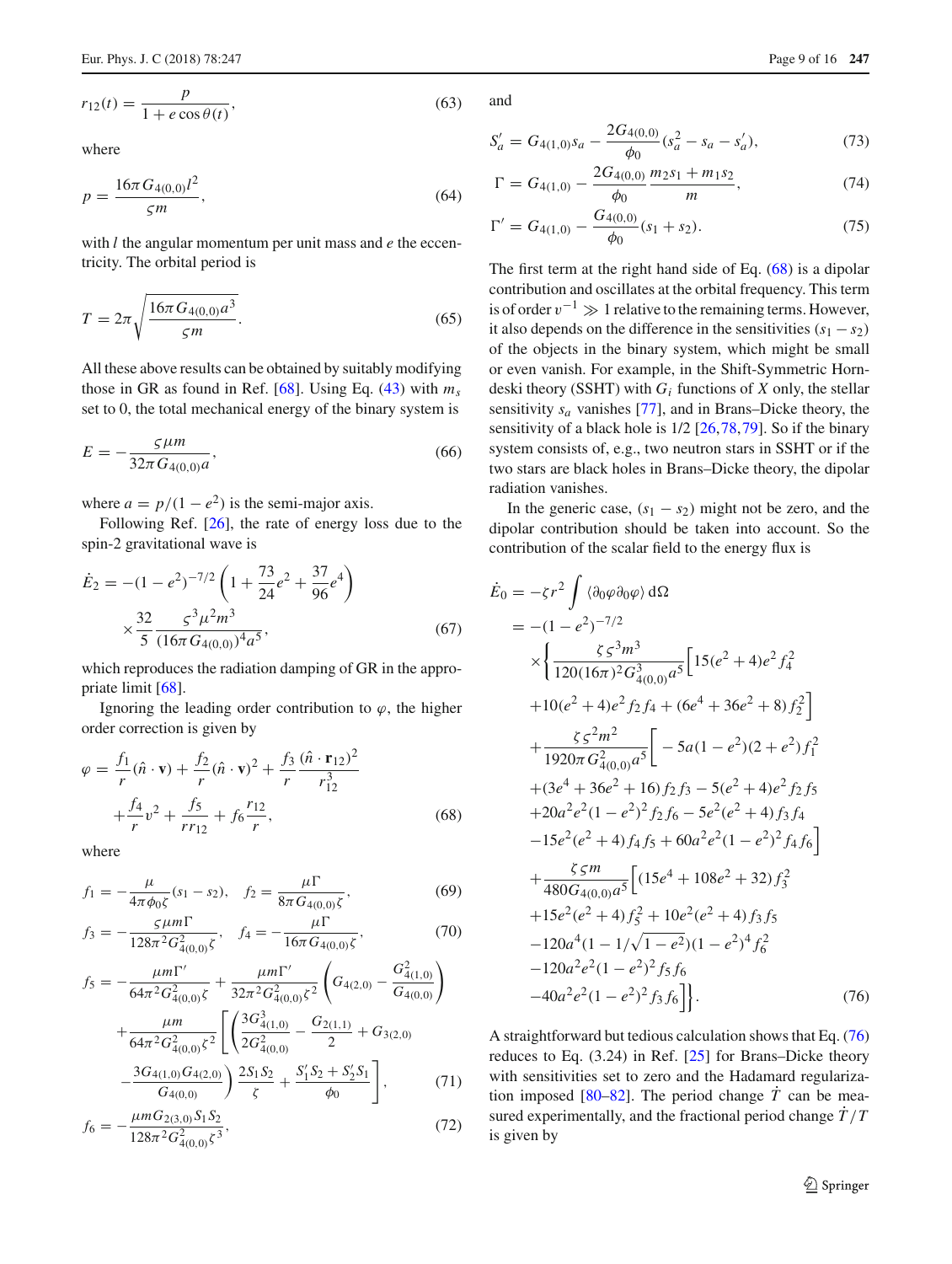<span id="page-9-1"></span>
$$
\frac{\dot{T}}{T} = -\frac{3}{2} \frac{\dot{E}_0 + \dot{E}_2}{E}
$$
\n
$$
= -(1 - e^2)^{-7/2} \times \left\{ \frac{96}{5} \left( 1 + \frac{73}{24} e^2 + \frac{37}{96} e^4 \right) \frac{\varsigma^2 \mu m^2}{(16\pi G_{4(0,0)})^3 a^4} + \frac{\varsigma \varsigma^2 m^2}{640\pi \mu G_{4(0,0)}^2 a^4} \left[ 15(e^2 + 4)e^2 f_4^2 \right] \right. \\
\left. + 10(e^2 + 4)e^2 f_2 f_4 + (6e^4 + 36e^2 + 8) f_2^2 \right] \left. + \frac{\varsigma \varsigma m}{40\mu G_{4(0,0)} a^4} \left[ -5a(1 - e^2)(2 + e^2) f_1^2 \right] \right. \\
\left. + (3e^4 + 36e^2 + 16) f_2 f_3 - 5(e^2 + 4)e^2 f_2 f_5 \right. \\
\left. + 20a^2 e^2 (1 - e^2)^2 f_2 f_6 - 5e^2 (e^2 + 4) f_3 f_4 \right. \\
\left. - 15e^2 (e^2 + 4) f_4 f_5 + 60a^2 e^2 (1 - e^2)^2 f_4 f_6 \right] \left. + \frac{\pi \varsigma}{10\mu a^4} \left[ (15e^4 + 108e^2 + 32) f_3^2 \right. \\
\left. + 15e^2 (e^2 + 4) f_5^2 + 10e^2 (e^2 + 4) f_3 f_5 \right. \\
\left. - 120a^4 (1 - 1/\sqrt{1 - e^2})(1 - e^2)^4 f_6^2 \right. \\
\left. - 120a^2 e^2 (1 - e^2)^2 f_3 f_6 \right] \right\}.
$$
\n(77)

The first term is caused by the spin-2 gravitational wave, while the remaining ones by the scalar field.

Given the sensitivities  $(s_a, s'_a)$  of all kinds of celestial objects, Eq. [\(77\)](#page-9-1) can be compared with the observed period change to set bounds on some of parameters characterizing a particular scalar-tensor theory (e.g.,  $\phi_0$ ,  $G_{4(0,0)}$ ,  $G_{4(1,0)}$ ,  $\zeta$ etc.) as done in Ref. [\[26](#page-14-19)].

#### <span id="page-9-0"></span>**7 Observational constraints**

In this section, constraints on Horndeski theory are obtained using observations from lunar laser ranging experiments, Cassini time-delay measurement and binary pulsars. Since Horndeski theory contains many parameters, the following discussions start with generic constraints on the full Horndeski theory, and then specify to some concrete subclasses of Horndeski theory.

#### 7.1 Constraints from lunar laser ranging experiments

The lunar laser ranging experiment gave the most precise measurement of the Nordtvedt effect, and the Nordtvedt parameter was determined to be [\[83\]](#page-15-35)

$$
\eta_{\rm N}^{\rm obs.} = (0.6 \pm 5.2) \times 10^{-4} = \delta_1 \pm \epsilon_1. \tag{78}
$$

<span id="page-9-4"></span>To get the constraints, one requires that  $|\eta_N - \delta_1| < 2\epsilon_1$  at 95% confidential level. Using Eq. [\(45\)](#page-6-4), one obtains

$$
-0.98 \times 10^{-3} < \frac{G_{4(1,0)}(1 + m_s r)}{8\pi G_{\rm N} G_{4(0,0)} \phi_0 \zeta} e^{-m_s r} < 1.1 \times 10^{-3},\tag{79}
$$

where  $r = 1$  AU and the sensitivity of the Sun is ignored as its sensitivity is expected to be smaller than  $10^{-4}$ , which is the white dwarf's sensitivity [\[26,](#page-14-19)[79\]](#page-15-32).

#### 7.2 Constraints from Cassini time-delay data

In 2002, the Cassini spacecraft measured the Shapiro time delay effect in the solar system by radio tracking [\[84](#page-15-36)]. The PPN parameter  $\gamma$  was given by

$$
\gamma_{\text{meas.}} = 1 + (2.1 \pm 2.3) \times 10^{-5} = 1 + \delta_2 \pm \epsilon_2.
$$
 (80)

<span id="page-9-3"></span>At 95% confidential level, one requires that  $|\gamma(r)-\gamma_{\text{meas}}|$  <  $2\epsilon_2$ , which leads to

$$
-3.35 \times 10^{-5} \lesssim \frac{G_{4(1,0)}}{G_{4(0,0)}\xi} e^{-m_s r} \lesssim 1.25 \times 10^{-5},\tag{81}
$$

in which the Sun's sensitivity is also ignored, and  $r = 1$ AU. In the massless case, this constraint can be translated into  $\omega_{\text{H}} \gtrsim 4 \times 10^4$  with  $\omega_{\text{H}} = G_{4(0,0)}(G_{2(0,1)} 2G_{3(1,0)}/2G_{4(1,0)}^2$  [\[31\]](#page-14-24), which reduces to  $\omega_{\text{BD}}$  when (the massless) Brans–Dicke theory is considered.

#### 7.3 Constraints from period change for circular motion

Now, one obtains the constraints on Horndeski theory using the data of pulsars. For this end, one considers the circular motion of a binary system, not only for simplicity but also because the first sensitivities  $s_a$  are known at least in some subclasses of Horndeski theory, such as Brans–Dicke theory  $[26,78,79]$  $[26,78,79]$  $[26,78,79]$  $[26,78,79]$  and SSHT [\[77\]](#page-15-30), while the second sensitivities  $s'_a$ are unknown. In the case of the circular motion ( $e = 0$ ), one assumes that  $\omega$  is the orbital angular frequency so that  $r_{12} = a$  and  $\theta = \omega t$ . The orbital angular frequency can be obtained using Eq. [\(64\)](#page-8-2), which is

<span id="page-9-2"></span>
$$
\omega = \frac{2\pi}{T} = \sqrt{\frac{\varsigma m}{16\pi G_{4(0,0)}r_{12}^3}}.
$$
\n(82)

The total mechanical energy of the binary system is

$$
E = -\frac{\varsigma \mu m}{32\pi G_{4(0,0)} r_{12}}.\tag{83}
$$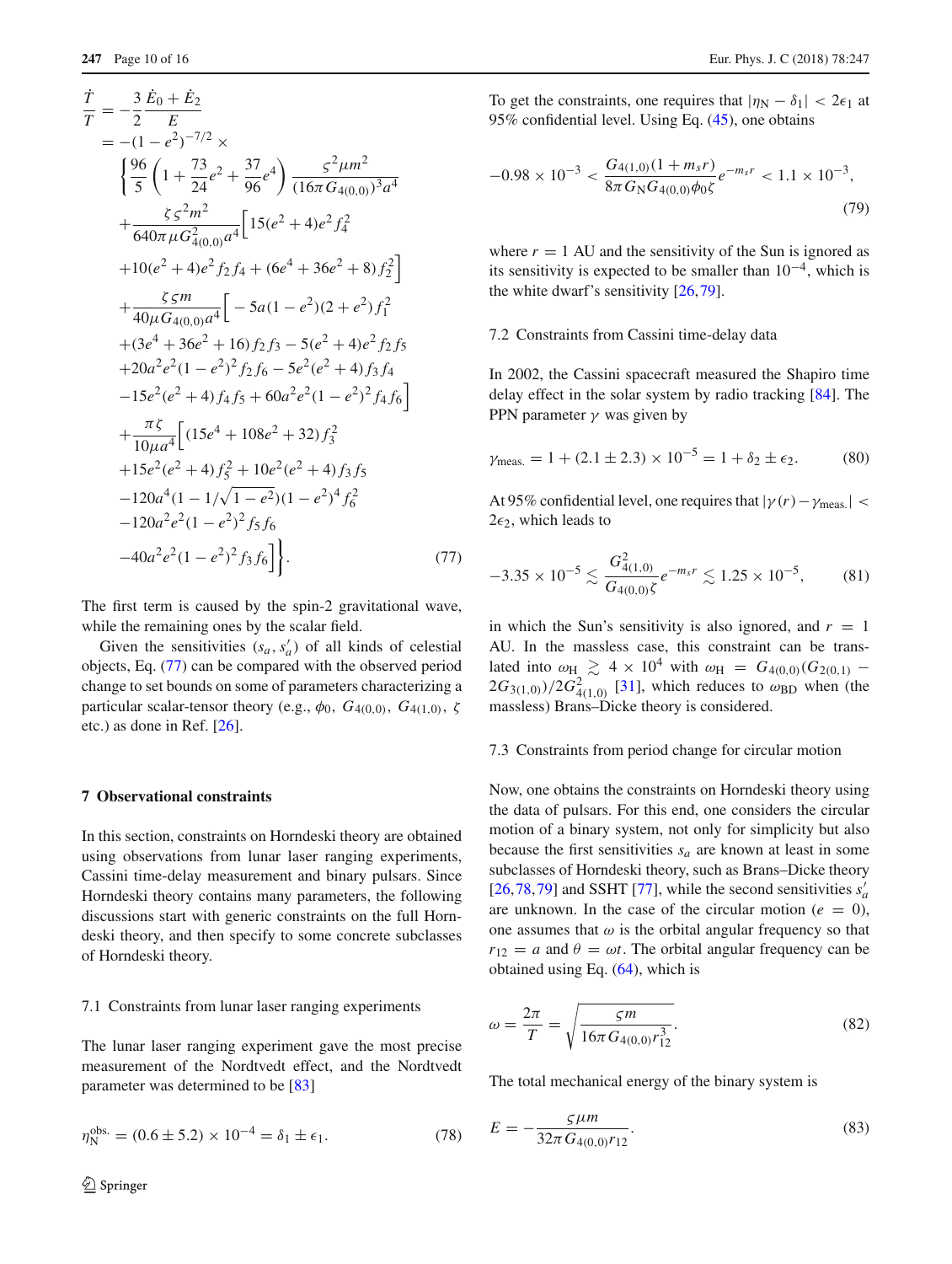<span id="page-10-1"></span>**Table 1** Orbital parameters of the binary system PSR J1738+0333 [\[85](#page-15-37)]

| $(3.4 \pm 1.1) \times 10^{-7}$    |
|-----------------------------------|
| 0.354 790 739 8724(13)            |
| $(-25.9 \pm 3.2) \times 10^{-15}$ |
| $1.46^{+0.06}_{-0.05}$            |
| $0.181^{+0.008}_{-0.007}$         |
|                                   |

The rates of radiation damping are greatly simplified,

$$
\dot{E}_2 = -\frac{32}{5} \frac{\varsigma^3 \mu^2 m^3}{(16\pi G_{4(0,0)})^4 r_{12}^5},\tag{84}
$$

and

$$
\dot{E}_0 = -\frac{1}{12\pi} \frac{\varsigma^2 \mu^2 m^2 (s_1 - s_2)^2}{(16\pi G_{4(0,0)})^2 \phi_0^2 \zeta r_{12}^4} -\frac{16}{15} \frac{\varsigma^3 \mu^2 m^3 \Gamma^2}{(16\pi)^4 G_{4(0,0)}^5 \zeta r_{12}^5},
$$
\n(85)

where the first term comes from the mass dipole moment. The fractional period change is

<span id="page-10-0"></span>
$$
\frac{\dot{T}}{T} = -\frac{\varsigma \mu m (s_1 - s_2)^2}{64\pi^2 G_{4(0,0)} \phi_0^2 \zeta r_{12}^3} - \frac{16}{5} \frac{\varsigma^2 \mu m^2 \Gamma^2}{(16\pi)^3 G_{4(0,0)}^4 \zeta r_{12}^4} - \frac{96}{5} \frac{\varsigma^2 \mu m^2}{(16\pi G_{4(0,0)})^3 r_{12}^4}.
$$
\n(86)

The first two terms are caused by the scalar field, while the last one by the spin-2 gravitational wave.

Provided that the sensitivities (*s*1,*s*2) of celestial objects are given, Eq. [\(86\)](#page-10-0) can be compared with the observed period change to set bounds on some parameters in Horndeski theory, using the observational data of the binary system PSR J1738+0333 [ $85$ ]. This is a 5.85-ms pulsar with a white dwarf companion, orbiting around each other every 8.51 h. Some of the orbit parameters are tabulated in Table [1.](#page-10-1)

The eccentricity of PSR J1738+0333 is  $(3.4 \pm 1.1) \times 10^{-7}$ , so the orbit is nearly a circle, and one can use Eq. [\(86\)](#page-10-0) to obtain the bounds on Horndeski theory. At 95% confidential level, one requires that  $|T_{pred.} - T_{obs.}| < 2\sigma$  where  $T_{pred.}$  is determined by Eq.  $(86)$  with Eq.  $(82)$  substituted in,  $T_{\text{obs}}$  is the observed period change and  $\sigma$  is the uncertainty for  $T_{\text{obs}}$ . The expression for  $T_{pred.} - T_{obs.}$  is too complicated and will not be presented here.

#### 7.4 Constraints on special examples

*Example 1* Consider a special subclass of Horndeski theory where the scalar field is massless, i.e.,  $G_{2(2,0)} = 0$ . By Eq. [\(37\)](#page-5-3), one can solve for  $\zeta$  in terms of  $G_{4(0,0)}$  and  $G_{4(1,0)}$ ,

$$
\zeta = \frac{G_{4(1,0)}^2}{G_{4(0,0)}(16\pi G_{4(0,0)}G_N - 1)}.\tag{87}
$$

Note that since the Newton's constant  $G_N$  is measured in the vicinity of the Earth, the Earth's sensitivity *s*<sup>⊗</sup> is ignored in Eq. [\(37\)](#page-5-3), and so  $\zeta$  does not depend on  $s_{\otimes}$ . Plug  $\zeta$  into Eq. [\(81\)](#page-9-3), and the Shapiro time delay effect constrains *G*4(0,0),

$$
\frac{1 - 3.35 \times 10^{-5}}{16\pi G_N} \lesssim G_{4(0,0)} \lesssim \frac{1 + 1.25 \times 10^{-5}}{16\pi G_N}.
$$
 (88)

Plug  $\zeta$  into Eq. [\(79\)](#page-9-4), and one gets

$$
-0.98 \times 10^{-3} \lesssim \frac{16\pi G_{4(0,0)} G_{\rm N} - 1}{8\pi \phi_0 G_{4(1,0)} G_{\rm N}} \lesssim 1.1 \times 10^{-3}, \quad (89)
$$

which shows a nice property that the product  $\chi = \phi_0 G_{4(1,0)}$ appears in the above expression. In fact, after one substitutes  $\zeta$  into Eq. [\(86\)](#page-10-0),  $\dot{T}$  can also be expressed as a function of  $G_{4(0,0)}$  and  $\chi$ , which is too complicated to be presented. Note that the sensitivities for the pulsar and the white dwarf are taken to be approximately 0.2 and  $10^{-4}$ , respectively. So the constraints from the Nordtvedt effect and the period change of the binary pulsar can be represented by the constraints on  $G_{4(0,0)}$  and  $\chi$ . The result is given in Fig. [1.](#page-11-3) The shaded area is the commonly allowed parameter space  $(G_{4(0,0)}, \chi)$ . Finally, since  $\zeta$  is given in Eq. [\(19\)](#page-3-6), one knows that

<span id="page-10-2"></span>
$$
\frac{G_{2(0,1)} - 2G_{3(1,0)}}{G_{4(1,0)}^2} \gtrsim 4.02 \times 10^6 G_N \text{ or}
$$
  

$$
\frac{G_{2(0,1)} - 2G_{3(1,0)}}{G_{4(1,0)}^2} \lesssim -1.50 \times 10^6 G_N.
$$
 (90)

Note that the above constraints cannot be applied to the special case where  $G_4 \propto \phi$ , as in this case,  $G_{4(1,0)} \propto G_{4(0,0)}/\phi_0$ , i.e.,  $G_{4(1,0)}$  and  $G_{4(0,0)}$  are not independent of each other.

*Example 2* Now, consider a second subclass of Horndeski theory whose  $G_4 = G_4(\phi)$  and  $G_5 = 0$ . The scalar field is still assumed to be massless. This subclass satisfies the constraints set by the gravitational wave speed limit [\[35](#page-14-28)[–37](#page-15-1)]. One can introduce a new scalar field  $\phi'$  such that  $G_4(\phi)$  =  $\phi'/16\pi$ , and the form of action [\(1\)](#page-1-2) remains the same after replacing  $\phi$  by  $\phi'$  in it. So let us simply call the new scalar field φ, and thus  $G_4(\phi) = \phi/16\pi$  and  $G_{4(1,0)} = 1/16\pi$ . Using all the constraints discussed in the previous subsections, one obtains

<span id="page-10-3"></span>
$$
\frac{1 - 3.35 \times 10^{-5}}{G_{\rm N}} \lesssim \phi_0 \lesssim \frac{1 + 1.25 \times 10^{-5}}{G_{\rm N}},
$$
(91)

and this leads to

<span id="page-10-4"></span>
$$
G_{2(0,1)} - 2G_{3(1,0)} \gtrsim 1600 G_{\rm N} \text{ or } G_{2(0,1)} - 2G_{3(1,0)} \n\lesssim -600 G_{\rm N}.
$$
\n(92)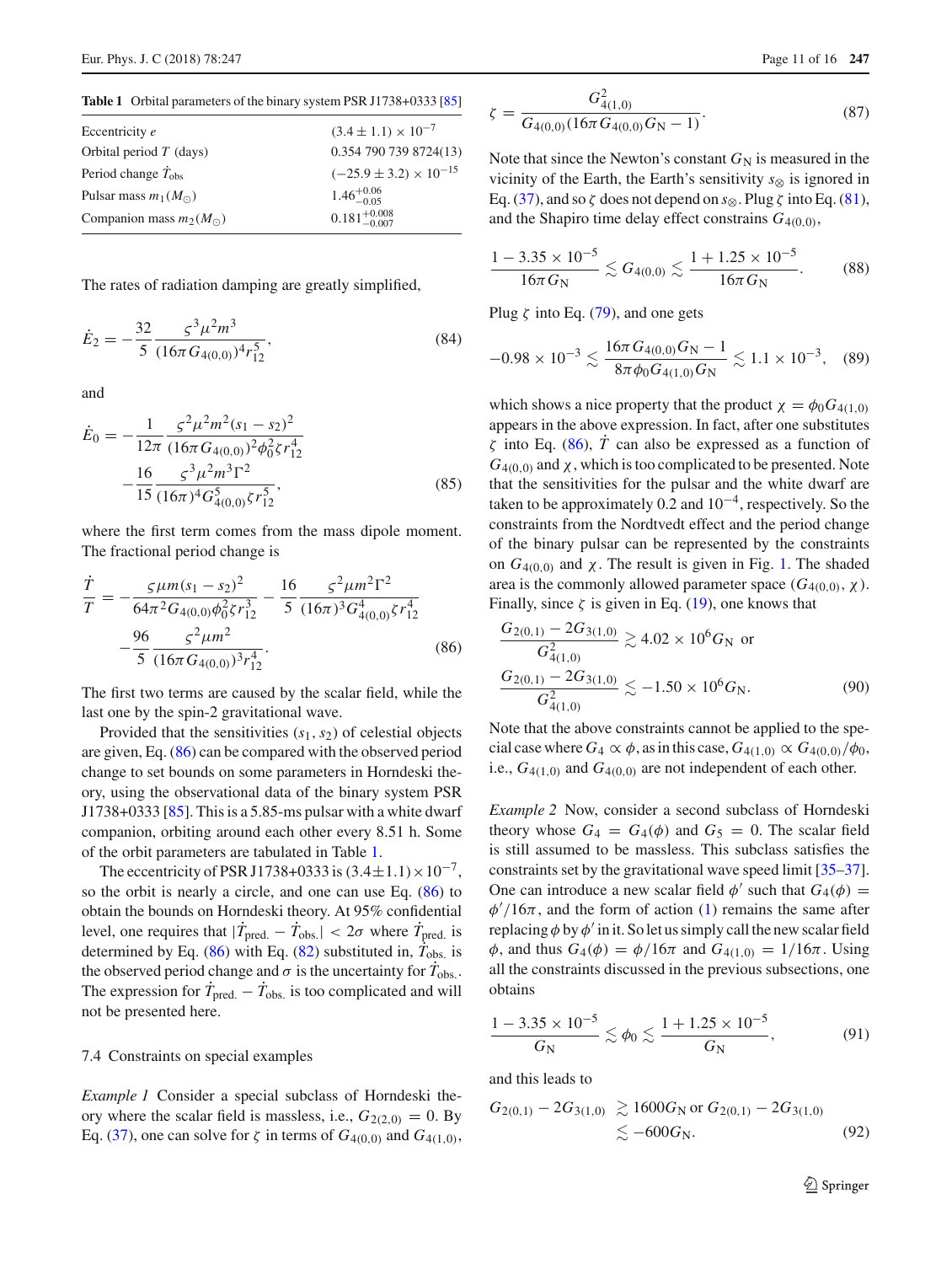

<span id="page-11-3"></span>**Fig. 1** The allowed parameter spaces ( $G_{4(0,0)}$ ,  $\chi$ ) set by the Nordtvedt effect (the region above the dot dashed blue curve), the Shapiro time delay (the region enclosed by the two vertical, dashed black lines) and the observation of the binary pulsar PSR J1738+0333 (the region above the solid red curve, labeled by  $\Delta T$ ), respectively. The shaded area is the commonly allowed parameter space. The horizontal and the vertical axes are both measured in units of  $G_N^{-1}$ 

*Example 3* One may also consider the constraints set on a massive Horndeski theory. In this case, one can only use the constraints from the Nordtvedt effect and the Shapiro time delay. The mass  $m<sub>s</sub>$  of the scalar field is expected to be very small. As suggested in Ref. [\[26](#page-14-19)], if  $10^{-21}$  eV  $\lt m_s \lt 10^{-15}$ eV, the constraints can also be set on  $G_{4(0,0)}$  and  $\chi$ , provided that they are independent of each other. The allowed parameter space  $(G_{4(0,0)}, \chi)$  is approximately given by the area enclosed by the two vertical dashed curves, and the dot dashed one in Fig. [1.](#page-11-3) The constraint on the combination  $G_{2(0,1)} - 2G_{3(1,0)}$  is also approximately given by Eq. [\(90\)](#page-10-2). If  $G_4 \propto \phi$ , the constraints are approximately given by Eqs. [\(91\)](#page-10-3) and [\(92\)](#page-10-4).

#### <span id="page-11-0"></span>**8 Conclusion**

In this work, the observational constraints on Horndeski theory are obtained based on the observations from the Nordtvedt effect, Shapiro time delay and binary pulsars. For this purpose, the near zone metric and scalar perturbations are first calculated in order to obtain the equations of motion for the stars. These solutions are thus used to study the Nordtvedt effect and the Shapiro time delay. Then, the effective stress-energy tensor of Horndeski theory is derived using the method of Isaacson. It is then used to calculate the rate of energy radiated away by the gravitational wave and the period change of a binary system. For this end, in the far zone, the auxiliary metric perturbation is calculated using the familiar quadratic formula, and the scalar field is calculated with the monopole moment contribution dominating, although it does not contribute to the effective stress-energy tensor. The leading contribution of the scalar field to the energy damping is the dipolar radiation, which is related to the difference in the sensitivities of the stars in the binary system, so the dipolar radiation vanishes if the two stars have the same sensitivity. The energy damping is finally calculated with the far zone field perturbations, and the period change is derived. Finally, the observational constraints are discussed based on the data from lunar laser ranging experiments, the observations made by the Cassini spacecraft, and the observation on the PSR J1738+0333. Explicit constraints have been obtained for both the massless and massive Horndeski theory, and in particular, for the one satisfying the recent gravitational wave speed limits [\[6\]](#page-14-4).

**Acknowledgements** We would like to thank Zhoujian Cao for helpful discussions. This research was supported in part by the Major Program of the National Natural Science Foundation of China under Grant No. 11475065 and the National Natural Science Foundation of China under Grant No. 11690021.

**Open Access** This article is distributed under the terms of the Creative Commons Attribution 4.0 International License [\(http://creativecomm](http://creativecommons.org/licenses/by/4.0/) [ons.org/licenses/by/4.0/\)](http://creativecommons.org/licenses/by/4.0/), which permits unrestricted use, distribution, and reproduction in any medium, provided you give appropriate credit to the original author(s) and the source, provide a link to the Creative Commons license, and indicate if changes were made. Funded by SCOAP<sup>3</sup>.

# <span id="page-11-1"></span>**Appendix A: Equations of motion up to the second order in perturbations**

In this work, the equations of motion are obtained and simplified using *xAct* package [\[59](#page-15-16)[–63\]](#page-15-17). The equations agree with those listed in Refs. [\[57,](#page-15-14)[64\]](#page-15-18). The equations are then perturbed around a generic background spacetime up to second order in perturbations in  $g_{\mu\nu}$  and  $\phi$ . Finally, the background spacetime is set to be Minkowskian, and the resultant Einstein's equations up to the second order in perturbations are

<span id="page-11-2"></span>
$$
\frac{1}{2}(T_{\mu\nu}^{(1)} + T_{\mu\nu}^{(2)})
$$
\n
$$
= -\frac{G_{2(0,0)}}{2} \eta_{\mu\nu} + G_{4(0,0)}(G_{\mu\nu}^{(1)} + G_{\mu\nu}^{(2)}) - G_{4(1,0)}(\partial_{\mu}\partial_{\nu}\varphi - \eta_{\mu\nu}\Box\varphi) + G_{4(1,0)}\left(R_{\mu\nu}^{(1)}\varphi - \frac{1}{2}\eta_{\mu\nu}R^{(1)}\varphi\right)
$$
\n
$$
+ (G_{4(0,1)} - G_{5(1,0)}) \left[ (\partial_{\mu}\partial^{\rho}\varphi)\partial_{\nu}\partial_{\rho}\varphi - (\partial_{\mu}\partial_{\nu}\varphi)\Box\varphi + \frac{1}{2}\eta_{\mu\nu}(\Box\varphi)^{2} - \frac{1}{2}(\partial_{\rho}\partial_{\sigma}\varphi)\partial^{\rho}\partial^{\sigma}\varphi\right]
$$
\n
$$
+ \left(G_{3(1,0)} - \frac{G_{2(0,1)}}{2}\right) \left[ (\partial_{\mu}\varphi)\partial_{\nu}\varphi - \frac{1}{2}\eta_{\mu\nu}\Box\varphi\right]
$$
\n
$$
+ G_{4(1,0)}\left\{\frac{1}{2}(\partial^{\rho}\varphi)\partial_{\mu}h_{\nu\rho} + \frac{1}{2}(\partial^{\rho}\varphi)\partial_{\nu}h_{\mu\rho}\right\}
$$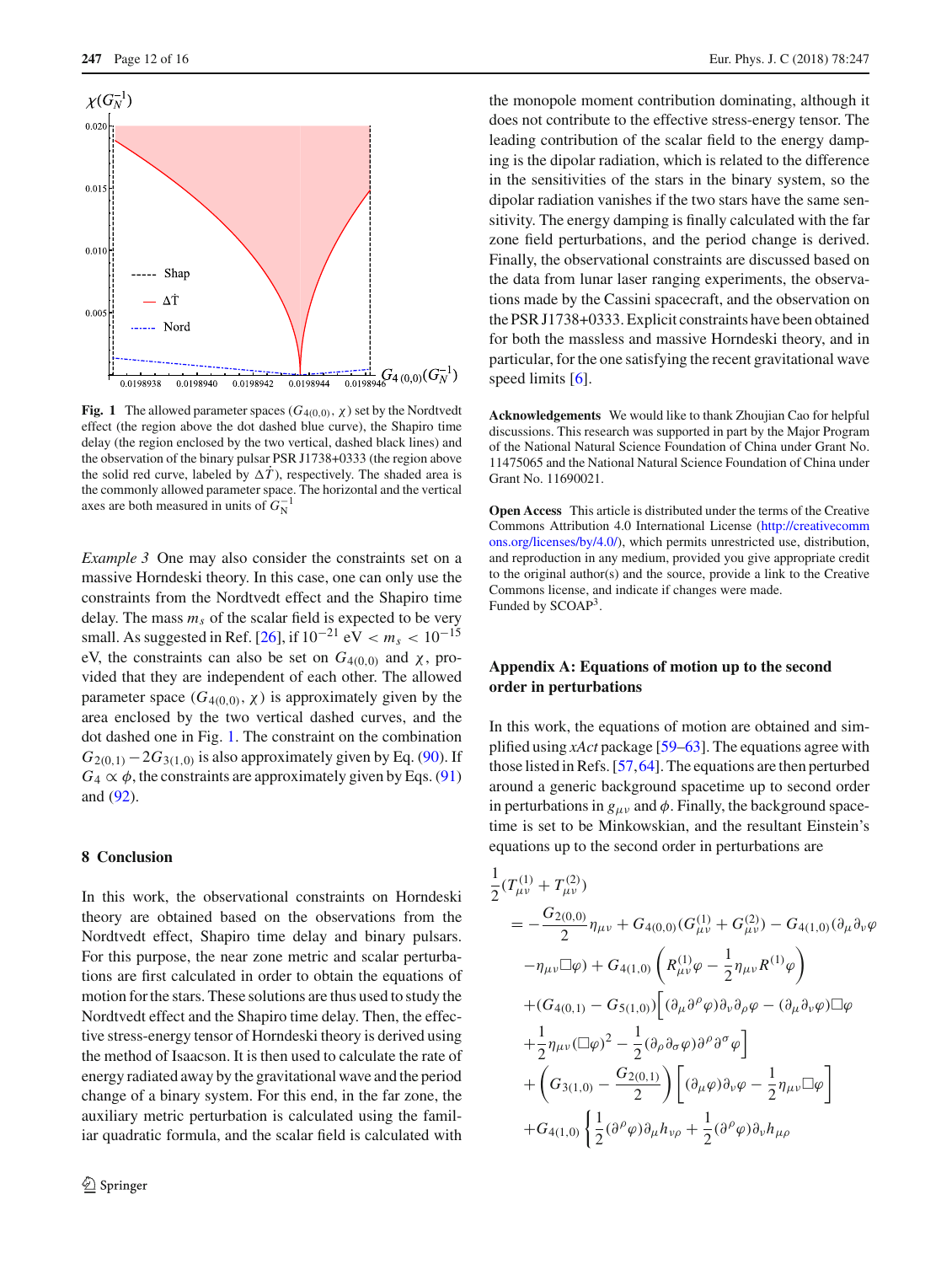and the scalar equation of motion is

<span id="page-12-0"></span>
$$
-\left(\frac{\partial T}{\partial \phi}\right)^{(1)} - \left(\frac{\partial T}{\partial \phi}\right)^{(2)}
$$
  
=  $G_{2(1,0)} + (G_{2(0,1)} - 2G_{3(1,0)})\Box\varphi$   
+ $(G_{2(2,0)} + G_{4(1,0)})(R^{(1)} + R^{(2)}) + G_{4(2,0)}\varphi R^{(1)}$   
+ $(G_{4(0,1)} - G_{5(1,0)})(R^{(1)}\Box\varphi - 2R_{\mu\nu}^{(1)}\partial^{\mu}\partial^{\nu}\varphi)$   
+ $G_{2(0,1)}\left[\frac{1}{2}(\partial_{\nu}\varphi)\partial^{\nu}h - h^{\mu\nu}\partial_{\mu}\partial_{\nu}\varphi - (\partial_{\mu}h^{\mu\nu})\partial_{\nu}\varphi\right]$   
+ $(G_{3(0,1)} - 3G_{4(1,1)})[(\partial_{\mu}\partial_{\nu}\varphi)\partial^{\mu}\partial^{\nu}\varphi - (\Box\varphi)^{2}]$   
+ $G_{3(1,0)}[2h^{\mu\nu}\partial_{\mu}\partial_{\nu}\varphi + 2(\partial_{\mu}h^{\mu\nu})\partial_{\nu}\varphi - (\partial_{\nu}\varphi)\partial^{\nu}h]$   
+ $(G_{2(1,1)} - 2G_{3(2,0)})\left[\frac{1}{2}(\partial_{\mu}\varphi)\partial^{\mu}\varphi + \varphi\Box\varphi\right]$   
+ $\frac{1}{2}G_{2(3,0)}\varphi^{2}$ , (A.2)

<span id="page-12-1"></span>where  $\Box = \eta^{\mu\nu}\partial_{\mu}\partial_{\nu}$ , and the superscript (1) implies the leading order piece of the quantity while the superscript (2) represents the second order piece.

# **Appendix B: Post-Newtonian expansion of the scalar field**

In this appendix, the procedure to derive the post-Newtonian expansion of the scalar field is briefly presented. The basic idea is the following. Suppose a scalar field  $\psi$  satisfies the massless Klein-Gordon equation with a source *S*,

$$
\Box \psi = -16\pi S, \tag{B.3}
$$

where  $\Box = \partial_{\mu} \partial^{\mu}$ . In the far zone, the scalar field is given by

$$
\psi(t, \mathbf{x}) = 4 \int_{\mathcal{N}} \frac{S(t - |\mathbf{x} - \mathbf{x}'|, \mathbf{x}')}{|\mathbf{x} - \mathbf{x}'|} d^3 x'.
$$
 (B.4)

Here, the integration is over the near zone  $\mathcal N$ , as  $\psi$  will be calculated only up to the quadratic order in perturbations. Since  $r = |\mathbf{x}| > |\mathbf{x}'|$ , one can expand the integrand in powers of **x**' in the following way,

<span id="page-12-2"></span>
$$
\psi(t, \mathbf{x}) = 4 \sum_{q=0}^{\infty} \frac{(-1)^q}{q!} \partial_Q \left( \frac{I^Q(u)}{r} \right),
$$
 (B.5)

where  $u = t - r$  is the retarded time, Q is a multi-index, namely,  $\partial_Q = \partial_{j_1} \partial_{j_2} \cdots \partial_{j_q}$  and  $I^Q = I^{j_1 j_2 \cdots j_q}$ , and the repeated indices imply summation. The symbol  $I^{\mathcal{Q}}(u)$  is

$$
I^{Q}(u) = \int_{\mathcal{M}} S(u, \mathbf{x}') x'^{Q} d^{3} x', \qquad (B.6)
$$

in which the integration is over *M*, the intersection of the near-zone worldtube with the constant retarded time hypersurface  $u = C$ . Since  $\partial_i u = -x_i/r = -\hat{n}_i$ , Eq. [\(B.5\)](#page-12-2) is approximately given by

$$
\psi(t, \mathbf{x}) = \frac{4}{r} \sum_{q=0}^{\infty} \frac{1}{q!} \frac{\partial^q}{\partial t^q} \int_{\mathcal{M}} S(u, \mathbf{x}') (\hat{n} \cdot \mathbf{x}')^q d^3 x' + O(1/r^2).
$$
\n(B.7)

For the purpose of the present work, one identifies  $\psi$  with  $\varphi$  and  $-16\pi S$  with the right hand side of Eq. [\(54\)](#page-6-3) up to the quadratic order. One should further truncate the series in the above expression at an appropriate order in the following discussion.

The leading contribution to  $\varphi$  comes from the first term on the right hand side of Eq. [\(54\)](#page-6-3), which is the mass monopole moment,

<span id="page-12-3"></span>
$$
\varphi^{[1]} = -\frac{1}{8\pi G_{4(0,0)}\zeta r} \int_{\mathcal{M}} d^3 x' T_*^{(1)} \n= \frac{1}{8\pi G_{4(0,0)}\zeta r} \sum_a m_a S_a.
$$
\n(B.8)

It does not depend on time, so it does not contribute to the effective stress-energy tensor.

The next leading order term is the mass dipole moment,

<span id="page-12-4"></span>
$$
\varphi^{[1.5]} = -\frac{1}{8\pi G_{4(0,0)}\zeta r} \partial_t \int_{\mathcal{M}} d^3 x' T_*^{(1)} \n= \frac{1}{8\pi G_{4(0,0)}\zeta r} \partial_t \sum_a m_a S_a(\hat{n} \cdot \mathbf{x}_a) \n= \frac{1}{8\pi G_{4(0,0)}\zeta r} \sum_a m_a S_a(\hat{n} \cdot \mathbf{v}_a).
$$
\n(B.9)

This gives the leading contribution to the effective stressenergy tensor.

At the next next leading order, there are more contributions from the right hand side of Eq.  $(54)$ . First, there is the mass quadruple moment,

<span id="page-12-5"></span>
$$
\varphi_1^{[2]} = -\frac{1}{8\pi G_{4(0,0)}\zeta r} \frac{\partial_r^2}{2} \int_{\mathscr{M}} d^3 x' T_*^{(1)} (\hat{n} \cdot \mathbf{x}_a)^2 \n= \frac{1}{8\pi G_{4(0,0)}\zeta r} \frac{\partial_r^2}{2} \sum_a m_a S_a (\hat{n} \cdot \mathbf{x}_a)^2 \n= \frac{1}{8\pi G_{4(0,0)}\zeta r} \sum_a m_a S_a [(\hat{n} \cdot \mathbf{a}_a)(\hat{n} \cdot \mathbf{x}_a) + (\hat{n} \cdot \mathbf{v}_a)^2].
$$
\n(B.10)

The above three contributions  $(B.8)$ ,  $(B.9)$  and  $(B.10)$  all come from the first term in the source (the right hand side of Eq.  $(54)$ ).

Other contributions to the scalar quadruple moment come from the remaining terms in the source. Firstly, there are the following three contributions,

<span id="page-12-6"></span>
$$
\varphi_2^{[2]} = -\frac{1}{8\pi G_{4(0,0)}\zeta r} \int_{\mathcal{M}} d^3 x' \left[ G_{4(1,0)} T^{(2)} -2G_{4(0,0)} \left( \frac{\partial T}{\partial \phi} \right)^{(2)} \right]
$$

<sup>2</sup> Springer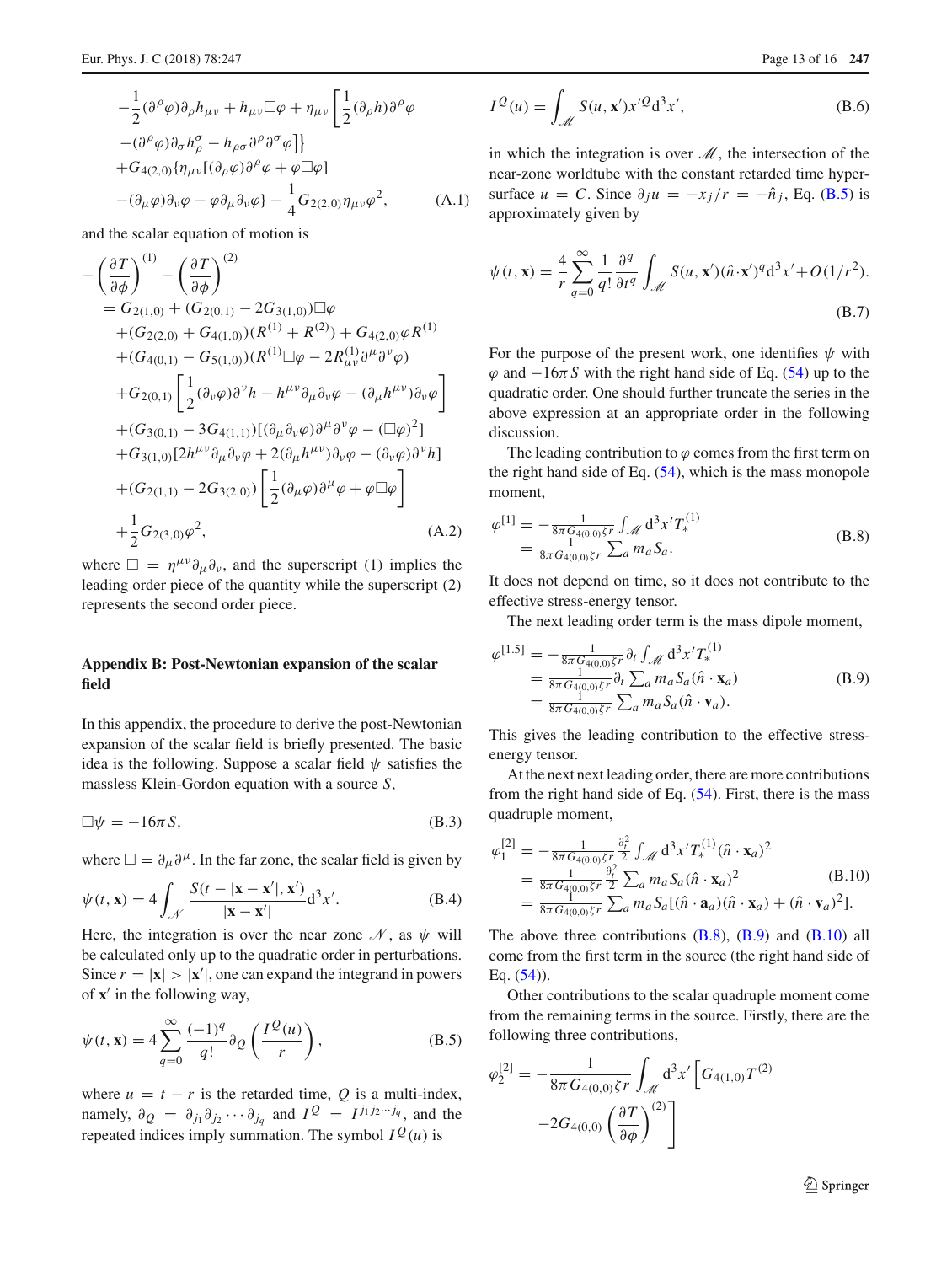$$
= -\frac{1}{16\pi G_{4(0,0)}\zeta r} \sum_{a} m_a S_a v_a^2
$$
  
+ 
$$
\frac{1}{64\pi^2 G_{4(0,0)}^2 \zeta r} \sum_{a,b} \frac{m_a m_b}{r_{ab}} \left( -\frac{3S_a}{2} + \frac{3G_{4(1,0)}}{2G_{4(0,0)}\zeta} S_a S_b + \frac{S'_a S_b}{\phi_0 \zeta} \right),
$$
(B.11)

$$
\varphi_3^{[2]} = \frac{1}{16\pi G_{4(0,0)}\zeta} \int_{\mathcal{M}} d^3 x' \tilde{h} T_*^{(1)}
$$
  
\n
$$
\approx -\frac{1}{16\pi G_{4(0,0)}\zeta} \int_{\mathcal{M}} d^3 x' \tilde{h}_{00} T_*^{(1)}
$$
  
\n
$$
= \frac{1}{64\pi^2 G_{4(0,0)}^2 \zeta r} \sum_{a,b} \frac{m_a m_b S_b}{r_{ab}},
$$
(B.12)

$$
\varphi_4^{[2]} = -\frac{1}{8\pi G_{4(0,0)}\zeta} \left( G_{4(2,0)} - \frac{G_{4(1,0)}^2}{G_{4(0,0)}} \right) \int_{\mathcal{M}} d^3 x' \varphi T^{(1)} \n= \frac{1}{64\pi^2 G_{4(0,0)}^2 \zeta^2 r} \left( G_{4(2,0)} - \frac{G_{4(1,0)}^2}{G_{4(0,0)}} \right) \times \n\sum_{a,b} \frac{m_a m_b S_b}{r_{ab}},
$$
\n(B.13)

where  $\sum_{a,b}^{\prime}$  means summation over *a* and *b* with  $a \neq b$ , and in the second step of Eq.  $(B.12)$ , the contribution from  $\eta^{jk}\tilde{h}_{jk}T_{*}^{(1)}$  is dropped since it is of order  $O(v^2)$  relative to  $\tilde{h}_{00}T_*^{(1)}$ .

Secondly, the term containing  $T^{(1)}_{\mu\nu}\partial^{\mu}\partial^{\nu}\varphi$  in Eq. [\(54\)](#page-6-3) does not contribute as

$$
T^{(1)}_{\mu\nu}\partial^{\mu}\partial^{\nu}\varphi = T^{(1)}_{00}\partial^{0}\partial^{\rho}\varphi + 2T^{(1)}_{0j}\partial^{0}\partial^{j}\varphi
$$
  
\n
$$
+ T^{(1)}_{jk}\partial^{j}\partial^{\delta}\varphi,
$$
  
\n(B.14)

where each term on the right hand side in the above expression indicates the relative order of that term to  $T_{00}^{(1)}\varphi$ , and  $\rho = T_{00}^{(1)}$ . Note that the action of  $\partial^0$  increases the order by one since <sup>∂</sup><sup>0</sup> is actually <sup>−</sup>∂/*c*∂*t*. Therefore, these terms are of higher order than those considered in Eqs. [\(B.11\)](#page-12-6), [\(B.12\)](#page-12-6) and [\(B.13\)](#page-12-6), and will be ignored. Similarly, the term containing  $h_{\mu\nu}\partial^{\mu}\partial^{\nu}\varphi$  is also of higher order and dropped.

Thirdly, the following integral will be useful,

$$
I_1 = \int_{\mathcal{M}} d^3x \varphi T_*^{(1)} = -\frac{1}{8\pi G_{4(0,0)}\zeta} \sum_{a,b} \frac{m_a m_b S_a S_b}{r_{ab}}.
$$
\n(B.15)

The next useful integral is

$$
I_2 = \int_{\mathcal{M}} d^3 x \varphi^2
$$
  
=  $\frac{1}{64\pi^2 G_{4(0,0)}^2 \zeta^2} \sum_{a,b} m_a m_b S_a S_b \int_{\mathcal{M}} \frac{d^3 x}{r_a r_b}.$  (B.16)

To compute it, we first consider the terms with  $a = b$ ,

$$
I_{2,1} = \frac{1}{64\pi^2 G_{4(0,0)}^2 \zeta^2} \sum_a m_a^2 S_a^2 \int_0^{\mathcal{R}} \frac{d^3 x}{r_a^2}
$$
  
= 
$$
\frac{1}{16\pi G_{4(0,0)}^2 \zeta^2} \sum_a m_a^2 S_a^2 \mathcal{R}.
$$
 (B.17)

Remember that  $\mathscr R$  defines the boundary separating the near zone from the far zone. However, the scalar field should not depend on  $\mathcal{R}$ , as shown in Ref. [\[86\]](#page-15-38). So this result will be discarded. Second, consider the contributions from terms with  $a \neq b$ . Define  $y = r_a = x - x_a$ , then  $r_b = x - x_b = y + r_{ab}$ . Since the source is located deep inside the near zone,  $|\mathbf{x}_a| \ll$  $\mathcal{R}$ . For  $\mathbf{x} \in \mathcal{N}$ ,  $|\mathbf{x}|^2 = |\mathbf{y} + \mathbf{x}_a|^2 = y^2 + 2\mathbf{y} \cdot \mathbf{x}_a + \mathbf{x}_a^2 < \mathcal{R}^2$ , and one knows that,

$$
y < \mathcal{R} - \hat{y} \cdot \mathbf{x}_a + O(|\mathbf{x}_a|^2/\mathcal{R}),
$$
 (B.18)

<span id="page-13-0"></span>where  $y = |\mathbf{y}|$  and  $\hat{y} = \mathbf{y}/y$ . So  $\int_{\mathscr{M}} \frac{d^3x}{r_a r_b} \approx \int_{\mathscr{M}}$  $d^3y$ *y*|**y**+**r***ab*|  $-\oint_{\partial \mathcal{M}} \frac{\mathbf{x}_a \cdot \hat{y}}{y|\mathbf{y}+\mathbf{r}_a}$ *y*|**y**+**r***ab*|  $\Big|_{y=\mathscr{R}} \mathscr{R}^2 d\Omega.$  (B.19)

With the relation,

$$
\frac{1}{|\mathbf{x} - \mathbf{x}'|} = \sum_{l=0}^{\infty} \sum_{m=-l}^{l} \frac{4\pi}{2l+1} \frac{r_<^l}{r_<^{l+1}} Y_{lm}^*(\hat{n}) Y_{lm}(\hat{n}'), \qquad (B.20)
$$

where  $r<sub>lt</sub>$  is the smaller one of  $r = |\mathbf{x}|$  and  $r' = |\mathbf{x}'|$ ,  $\hat{n} = \mathbf{x}/|\mathbf{x}|$  and  $\hat{n}' = \mathbf{x}'/|\mathbf{x}'|$ , one can show that the boundary integral should be dropped as it depends on *R*, and the first integral in Eq. [\(B.19\)](#page-13-0) gives  $-2\pi r_{ab}$ , independent of  $\mathcal{R}$ . Therefore,

$$
I_2 = -\frac{1}{32\pi G_{4(0,0)}^2 \zeta^2} \sum_{a,b}^{\prime} m_a m_b S_a S_b r_{ab}.
$$
 (B.21)

The third integral is,

$$
I_3 = \int_{\mathcal{M}} (\partial_{\mu} \varphi)(\partial^{\mu} \varphi) d^3 x
$$
  
\n
$$
\approx \int_{\mathcal{M}} (\partial_j \varphi) \partial^j \varphi d^3 x
$$
  
\n
$$
= \oint_{\partial \mathcal{M}} \varphi \partial^j \varphi dS_j - \int_{\mathcal{M}} \varphi \nabla^2 \varphi d^3 x
$$
  
\n
$$
= -\frac{1}{2G_{4(0,0)}\zeta} \int_{\mathcal{M}} \varphi T_*^{(1)} d^3 x,
$$
\n(B.22)

where  $dS_j$  is the surface area element. In the second step,  $(\partial^0 \varphi) \partial_0 \varphi$  is ignored, as it is of higher order, and in the final step, the boundary integral is discarded, as it depends on *R*. The fourth integral is

$$
I_4 = \int_{\mathcal{M}} (\partial_{\mu} \partial_{\nu} \varphi)(\partial^{\mu} \partial^{\nu} \varphi) d^3 x
$$
  
\n
$$
\approx \int_{\mathcal{M}} (\partial_j \partial_k \varphi)(\partial^j \partial^k \varphi)
$$
  
\n
$$
= \oint_{\partial \mathcal{M}} (\partial_k \varphi) \partial^j \partial^k \varphi dS_j - \oint_{\partial \mathcal{M}} (\nabla^2 \varphi) \partial^k \varphi dS_k
$$
  
\n
$$
+ \int_{\mathcal{M}} (\nabla^2 \varphi)^2 d^3 x
$$
  
\n
$$
= \int_{\mathcal{M}} \frac{(T_s^{(1)})^2}{4G_{4(0,0)}^2} d^3 x,
$$
 (B.23)

where in the second step, higher order terms  $(\partial^0 \partial^0 \varphi) \partial_0 \partial_0 \varphi$ and  $\left(\partial^0 \partial^j \varphi\right)\partial_0 \partial_j \varphi$  are ignored, and in the final step, the sur-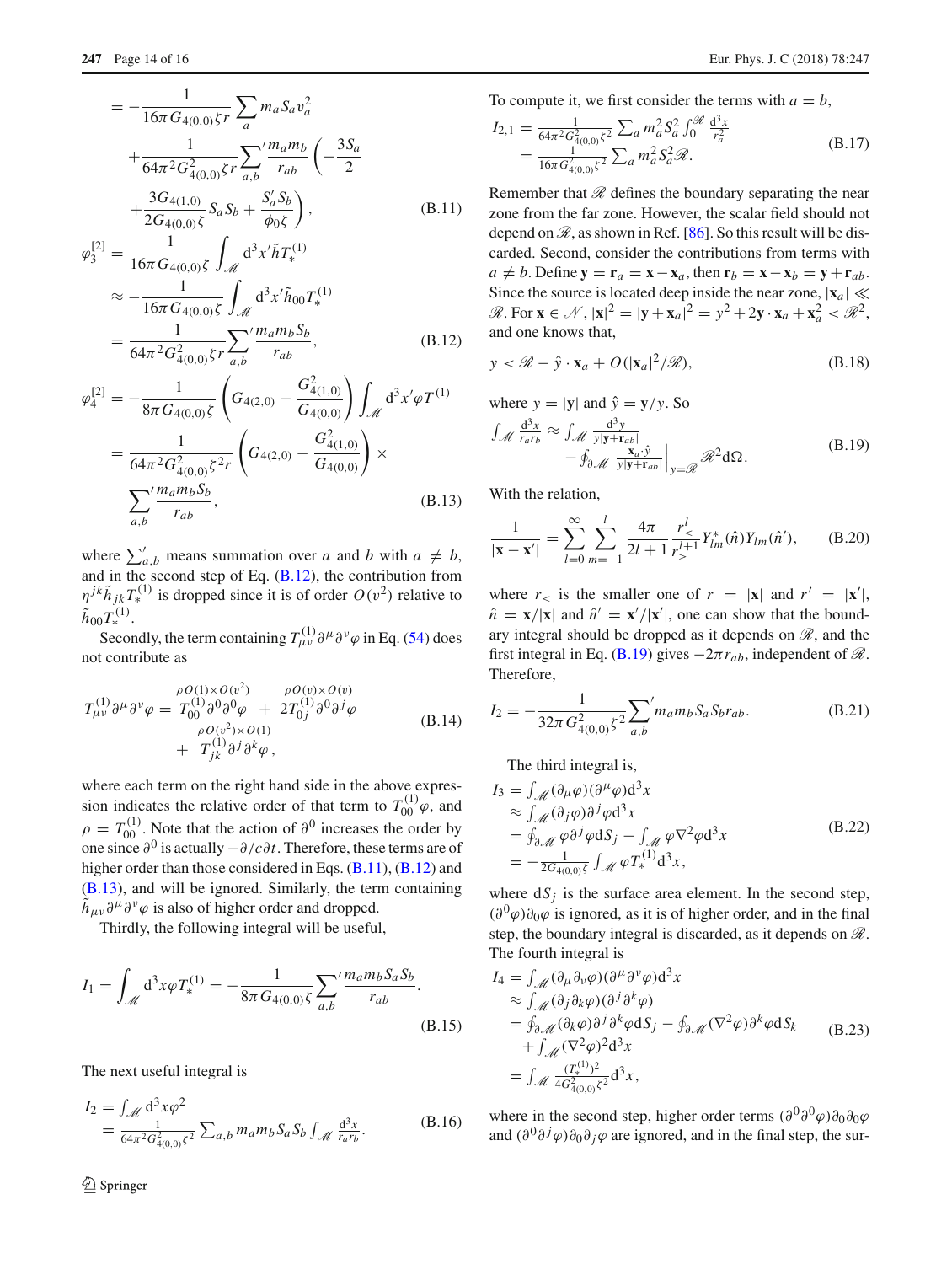face integrals are discarded for the similar reasons as before. With this result, one can easily find out that the contribution of the second and the third line in Eq. [\(54\)](#page-6-3) vanishes.

Finally, the remaining contributions to the scalar field are

$$
\begin{array}{l} \varphi^{[2]}_5 = \frac{1}{4\pi r} \frac{G_{2(3,0)}}{2\zeta} \int_{\mathscr{M}} d^3 x' \varphi^2 \\ = - \frac{1}{128\pi^2 G_{4(0,0)}^2 \zeta^2 r} \frac{G_{2(3,0)}}{2\zeta} \sum'_{a,b} m_a m_b S_a S_b r_{ab}, \end{array}
$$

and

$$
\varphi_6^{[2]} = -\frac{1}{4\pi r} \int_{\mathcal{M}} d^3 x' \left\{ \left[ \frac{\varphi T_*^{(1)}}{G_{4(0,0)}\zeta} + (\partial_\mu \varphi)(\partial^\mu \varphi) \right] \right.\times \left( -\frac{G_{4(1,0)}}{2G_{4(0,0)}} + \frac{3G_{4(1,0)}^3}{2G_{4(0,0)}^2} - \frac{G_{2(1,1)}}{2\zeta} + \frac{G_{3(2,0)}}{\zeta} \right.\left. - 3 \frac{G_{4(1,0)} G_{4(2,0)}}{G_{4(0,0)}\zeta} \right) + \frac{G_{4(1,0)}}{G_{4(0,0)}} (\partial_\mu \varphi) \partial^\mu \varphi \right\} (B.24)\n= -\frac{1}{8\pi G_{4(0,0)}\zeta r} \Upsilon \int_{\mathcal{M}} d^3 x' \varphi T_*^{(1)}\n= \frac{1}{64\pi^2 G_{4(0,0)}^2 \zeta^2 r} \Upsilon \sum_{a,b}' \frac{m_a m_b S_a S_b}{r_{ab}},
$$

where

$$
\begin{array}{l} \Upsilon = -\frac{3G_{4(1,0)}}{2G_{4(0,0)}} + \frac{3G_{4(1,0)}^3}{2G_{4(0,0)}^2\zeta} - \frac{G_{2(1,1)}}{2\zeta} \\qquad \qquad + \frac{G_{3(2,0)}}{\zeta} - 3\frac{G_{4(1,0)}G_{4(2,0)}}{G_{4(0,0)}\zeta}. \end{array}
$$

Add  $\varphi_2^{[2]}, \varphi_3^{[2]}, \varphi_4^{[2]}, \varphi_5^{[2]}$  and  $\varphi_6^{[2]}$  together to give rise to Eq. [\(58\)](#page-7-1).

# **References**

- <span id="page-14-0"></span>1. Y. Fujii, K. Maeda, *The Scalar-tensor theory of gravitation. Cambridge monographs on mathematical physics* (Cambridge University Press, Cambridge, 2003)
- <span id="page-14-1"></span>2. B.P. Abbott et al., Observation of gravitational waves from a binary black hole merger. Phys. Rev. Lett. **116**(6), 061102 (2016)
- 3. B.P. Abbott et al., GW151226: observation of gravitational waves from a 22-solar-mass binary black hole coalescence. Phys. Rev. Lett. **116**(24), 241103 (2016)
- 4. B.P. Abbott et al., GW170104: observation of a 50-solar-mass binary black hole coalescence at redshift 0.2. Phys. Rev. Lett. **118**(22), 221101 (2017)
- <span id="page-14-3"></span>5. B.P. Abbott et al., GW170814: a three-detector observation of gravitational waves from a binary black hole coalescence. Phys. Rev. Lett. **119**, 141101 (2017)
- <span id="page-14-4"></span>6. B.P. Abbott et al., GW170817: observation of gravitational waves from a binary neutron star inspiral. Phys. Rev. Lett. **119**(16), 161101 (2017)
- <span id="page-14-2"></span>7. B.P. Abbott et al., GW170608: observation of a 19-solar-mass binary black hole coalescence. Astrophys. J. **851**(2), L35 (2017)
- <span id="page-14-5"></span>8. A. Goldstein et al., An ordinary short gamma-ray burst with extraordinary implications: fermi-GBM detection of GRB 170817A. Astrophys. J. **848**(2), L14 (2017)
- <span id="page-14-6"></span>9. V. Savchenko et al., INTEGRAL detection of the first prompt gamma-ray signal coincident with the gravitational-wave event GW170817. Astrophys. J. **848**(2), L15 (2017)
- <span id="page-14-7"></span>10. Gregory Walter Horndeski, Second-order scalar-tensor field equations in a four-dimensional space. Int. J. Theor. Phys. **10**(6), 363– 384 (1974)
- <span id="page-14-8"></span>11. M. Ostrogradsky, Mémoires sur les équations différentielles, relatives au problème des isopérimètres. Mem. Acad. St. Petersbourg **6**(4), 385–517 (1850)
- <span id="page-14-9"></span>12. C. Brans, R.H. Dicke, Mach's principle and a relativistic theory of gravitation. Phys. Rev. **124**(3), 925–935 (1961)
- <span id="page-14-10"></span>13. H.A. Buchdahl, Non-linear lagrangians and cosmological theory. Mon. Not. R. Astron. Soc. **150**, 1 (1970)
- 14. J. O'Hanlon, Intermediate-range gravity: a generally covariant model. Phys. Rev. Lett. **29**(2), 137–138 (1972)
- <span id="page-14-11"></span>15. P. Teyssandier, Ph Tourrenc, The cauchy problem for the  $R + R^2$ theories of gravity without torsion. J. Math. Phys. **24**(12), 2793– 2799 (1983)
- <span id="page-14-12"></span>16. D. Liang, Y. Gong, S. Hou, Y. Liu, Polarizations of gravitational waves in *f* (*R*) gravity. Phys. Rev. D **95**, 104034 (2017)
- 17. S. Hou, Y. Gong, Y. Liu, Polarizations of gravitational waves in Horndeski Theory (2017). [arXiv:1704.01899](http://arxiv.org/abs/1704.01899)
- <span id="page-14-13"></span>18. Y. Gong and S. Hou. Gravitational Wave Polarizations in  $f(R)$ Gravity and Scalar-Tensor Theory. In *Proceedings, 13th International Conference on Gravitation, Astrophysics and Cosmology and 15th Italian-Korean Symposium on Relativistic Astrophysics (IK15): Seoul, Korea, July 3-7, 2017*, volume 168, page 01003 (2018)
- <span id="page-14-14"></span>19. R.A. Hulse, J.H. Taylor, Discovery of a pulsar in a binary system. Astrophys. J. **195**, L51–L53 (1975)
- <span id="page-14-15"></span>20. Y. Nutku, The energy-momentum complex in the Brans–Dicke theory. Astrophys. J. **158**, 991 (1969)
- <span id="page-14-16"></span>21. L.D. Landau, E.M. Lifshitz, *Volume 2 of Course of Theoretical Physics*, 4th edn. (Pergamon, Amsterdam, 1975)
- <span id="page-14-17"></span>22. Robert V. Wagoner, Scalar-tensor theory and gravitational waves. Phys. Rev. D **1**(12), 3209–3216 (1970)
- 23. Clifford M. Will, Helmut W. Zaglauer, Gravitational radiation, close binary systems, and the Brans–Dicke theory of gravity. Astrophys. J. **346**, 366 (1989)
- 24. Thibault Damour, Gilles Esposito-Farèse, Gravitational wave versus binary—pulsar tests of strong field gravity. Phys. Rev. D **58**, 042001 (1998)
- <span id="page-14-18"></span>25. M. Brunetti, E. Coccia, V. Fafone, F. Fucito, Gravitational wave radiation from compact binary systems in the Jordan-Brans-Dicke theory. Phys. Rev. D **59**, 044027 (1999)
- <span id="page-14-19"></span>26. Justin Alsing, Emanuele Berti, Clifford M. Will, Helmut Zaglauer, Gravitational radiation from compact binary systems in the massive Brans–Dicke theory of gravity. Phys. Rev. D **85**, 064041 (2012)
- <span id="page-14-20"></span>27. Leo C. Stein, Nicolas Yunes, Effective gravitational wave stressenergy tensor in alternative theories of gravity. Phys. Rev. D **83**, 064038 (2011)
- <span id="page-14-21"></span>28. A. Saffer, N. Yunes, K. Yagi, The gravitational wave stress-energy (pseudo)-tensor in modified gravity. Class. Quant. Grav. **35**(5), 055011 (2018)
- <span id="page-14-22"></span>29. X. Zhang, T. Liu, W. Zhao, Gravitational radiation from compact binary systems in screened modified gravity. Phys. Rev. D **95**(10), 104027 (2017)
- <span id="page-14-23"></span>30. T. Liu, X. Zhang, W. Zhao, Constraining *f* (*R*) gravity in solar system, cosmology and binary pulsar systems. Phys. Lett. B **777**, 286–293 (2018)
- <span id="page-14-24"></span>31. M. Hohmann, Parametrized post-Newtonian limit of Horndeski's gravity theory. Phys. Rev. D **92**(6), 064019 (2015)
- <span id="page-14-25"></span>32. A. Ashtekar and B. Bonga. On a basic conceptual confusion in gravitational radiation theory. Class. Quant. Grav. **34**, 20 (2017)
- <span id="page-14-26"></span>33. A. Ashtekar, B. Bonga, On the ambiguity in the notion of transverse traceless modes of gravitational waves. Gen. Rel. Grav. **49**(9), 122 (2017)
- <span id="page-14-27"></span>34. B.P. Abbott et al., Gravitational Waves and Gamma-Rays from a Binary Neutron Star Merger: GW170817 and GRB 170817A. Astrophys. J. **848**(2), L13 (2017)
- <span id="page-14-28"></span>35. P. Creminelli, F. Vernizzi, Dark energy after GW170817 and GRB170817A. Phys. Rev. Lett. **119**(25), 251302 (2017)